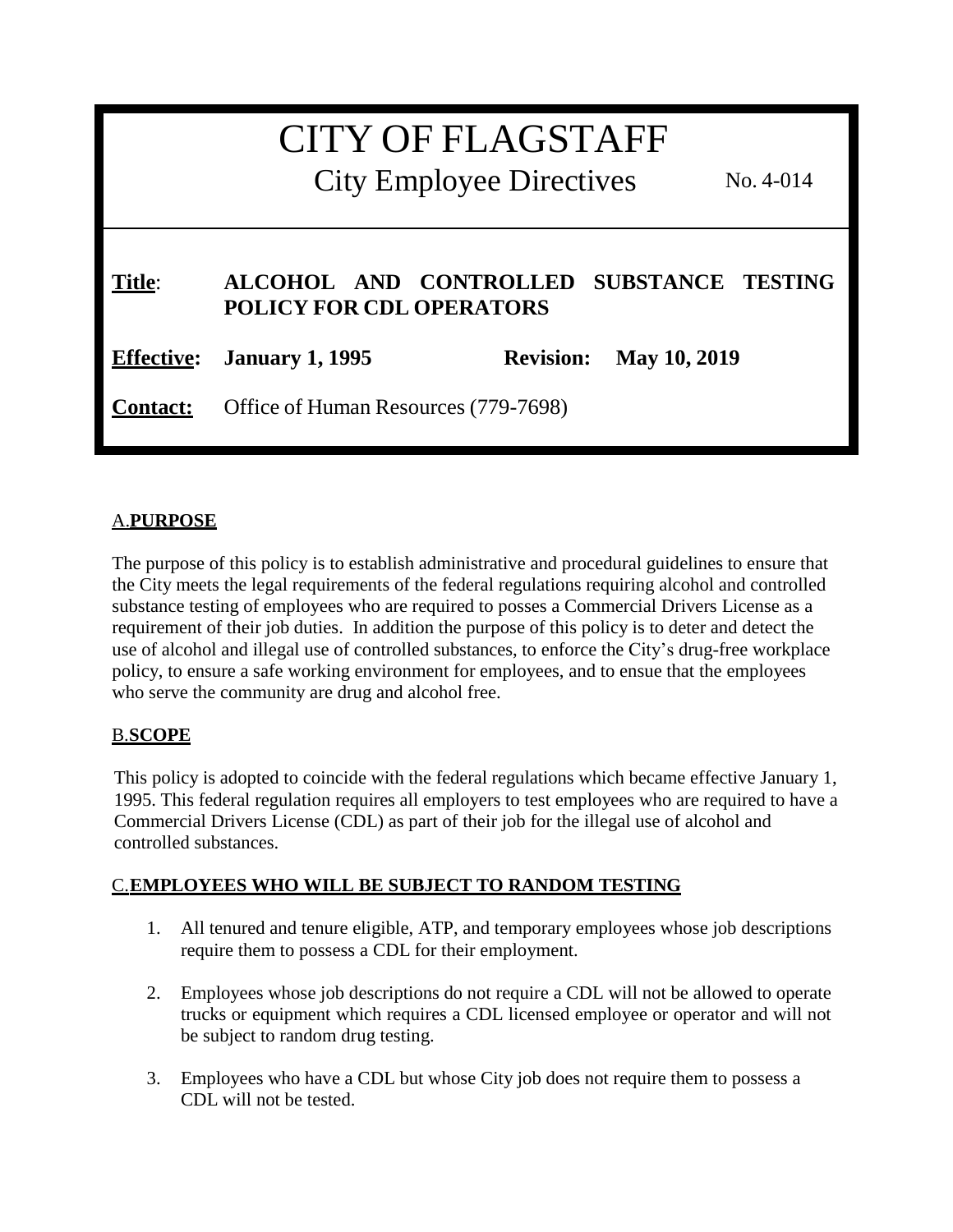**"Alcohol and Controlled Substance Testing Policy for CDL Operators"**

**Page 2**

### D.**SUBSTANCES FOR WHICH EMPLOYEES WILL BE TESTED**

- 1. Controlled substances: cocaine, marijuana, opioids, amphetamines, barbiturates, benzodiazepines, methadone, MDA-analogues, phencyclidine (PCP) and chemical derivates of these substances.
- 2. Blood Alcohol Concentration (BAC).

### E.**PROHIBITIONS**

- 1. No employee shall report for duty or remain on duty requiring the operation of a City vehicle or equipment functions while having a Blood Alcohol Concentration (BAC) of 0.02 or greater.
- 2. No employee shall be on duty while possessing or consuming alcohol.
- 3. No employee shall be on duty while having in his/her system, using or possessing any trace of controlled substances enumerated above.
- 4. No employee shall report to duty within four (4) hours after consuming alcohol.
- 5. No employee required to take a post-accident alcohol test shall consume alcohol for eight (8) hours following the accident, or until they undergo a post-accident alcohol test, whichever occurs first.
- 6. Medicine containing alcohol or controlled substances may be used while operating a vehicle only if taken pursuant to the instructions of a physician and either: (i) the drive/operator has been advised by such physician that the substance will not adversely effect his/her ability for safe operation, or (ii) the driver/operator has no reason to know (including label warnings, etc.) that such medicine will adversely effect his/her ability for safe operation.

#### F.**CIRCUMSTANCES UNDER WHICH ALCOHOL AND CONTROLLED SUBSTANCE TESTING WILL BE CONDUCTED**

- 1. **Post-employment offer** After the candidate has been offered the job but before they actually begin work.
- 2. **Post-layoff period** Employees returning to work after a layoff period (for whatever reason) of more than thirty (30) days.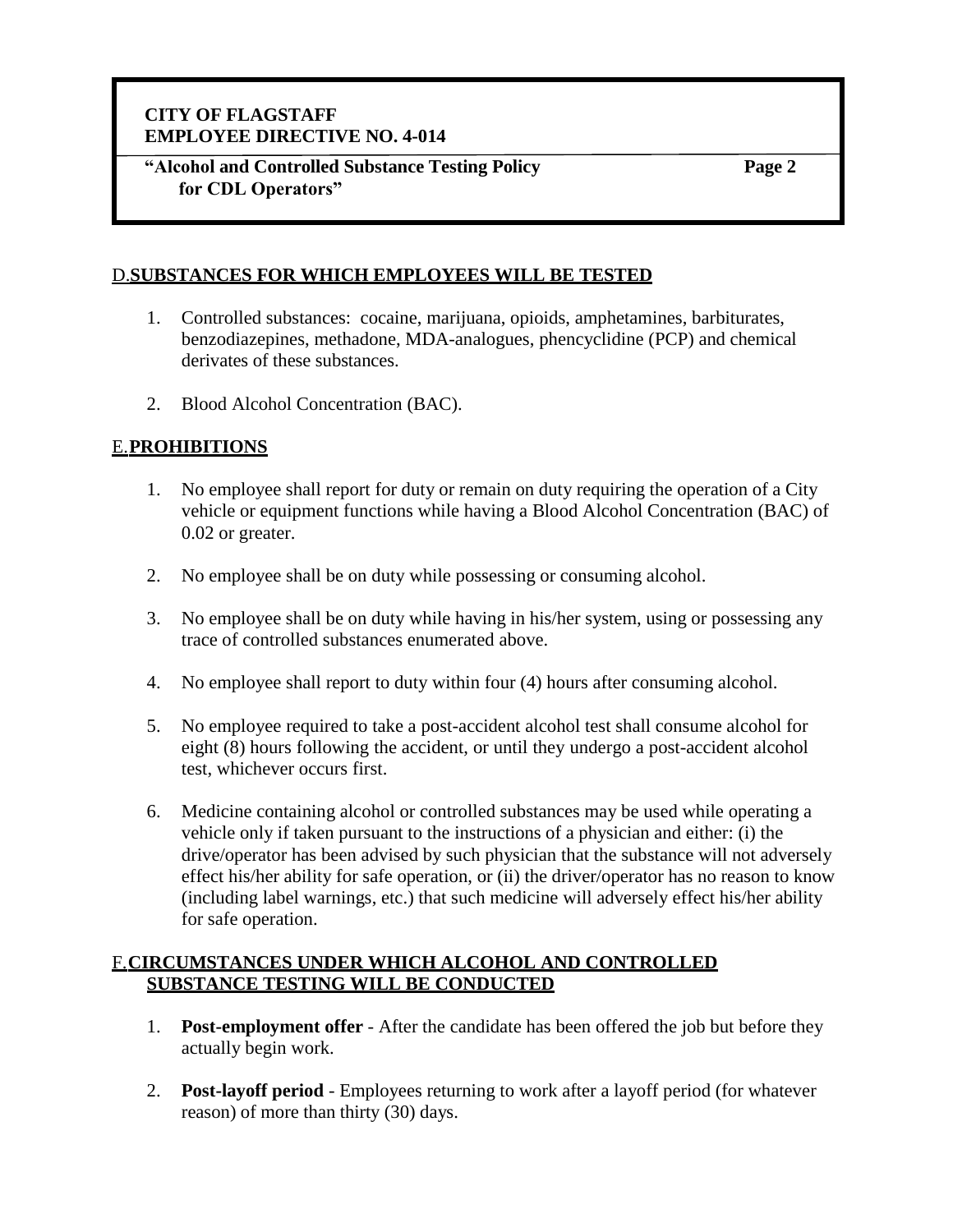**"Alcohol and Controlled Substance Testing Policy for CDL Operators"**

- 3. **Change in job duties**  Employee's job duties change in such a way that they are required to obtain a CDL.
- 4. **Reasonable suspicion** An employee will be tested when a supervisor has reasonable, articulable and individualized suspicion that an employee is under the influence of controlled substances or alcohol while on duty, at any time when reporting to work or during the employee's shift. Possible grounds on which a supervisor's reasonable suspicion may include factors, but not limited to, such as slurred speech, red eyes, dilated pupils, incoherence, unsteadiness, smell of alcohol or marijuana emanating from the employee's body, inability to carry on a rational conversation, increased carelessness, erratic behavior, inability to perform the job, or other unexplained behavioral changes, characteristics, or events. Any factors upon which a supervisor relies in determining reasonable suspicion exists to test an employee shall be clearly set forth in the Reasonable Suspicion Observation Form, Appendix VII. In such circumstances, a trained supervisor may, but is not required to, seek the opinion of at least one additional trained supervisor, if practical, prior to ordering the employee to testing. After a reasonable suspicion drug test, the employee will be sent home with pay (refer to Appendix II, 3.D), pending the outcome of the test.
- 5. **Post-accident -** After every accident an employee is involved in while operating a City vehicle, equipment, or while on duty (i) which results in a fatality, or (ii) in connection with which the employee receives a moving traffic citation or which results in injury to any person that requires immediate medical attention away from the scene of the accident or one or more motor vehicles incurring disabling damage as a result of the accident, requiring the motor vehicle to be transported away from the scene by a tow truck or other motor vehicle. Testing shall be done as soon as possible following the accident, but in no event more than eight (8) hours following the accident. A driver/operator who cannot provide a breath or urine sample within such time period as a result of serious injury sustained in such an accident must subsequently authorize a release to the Workplace Compliance Officer of such medical records that would indicate BAC or the presence of controlled substances in his/her system.
- 6. **Travel time** Time spent traveling to and from taking tests (except for postemployment offer) will be recorded as "time worked." All testing will be paid for by the City.
- 7. **Return to duty**  For a BAC testing of above 0.02 but less than 0.04 for any testing, that employee must undergo a return-to-work test to verify they are below 0.02.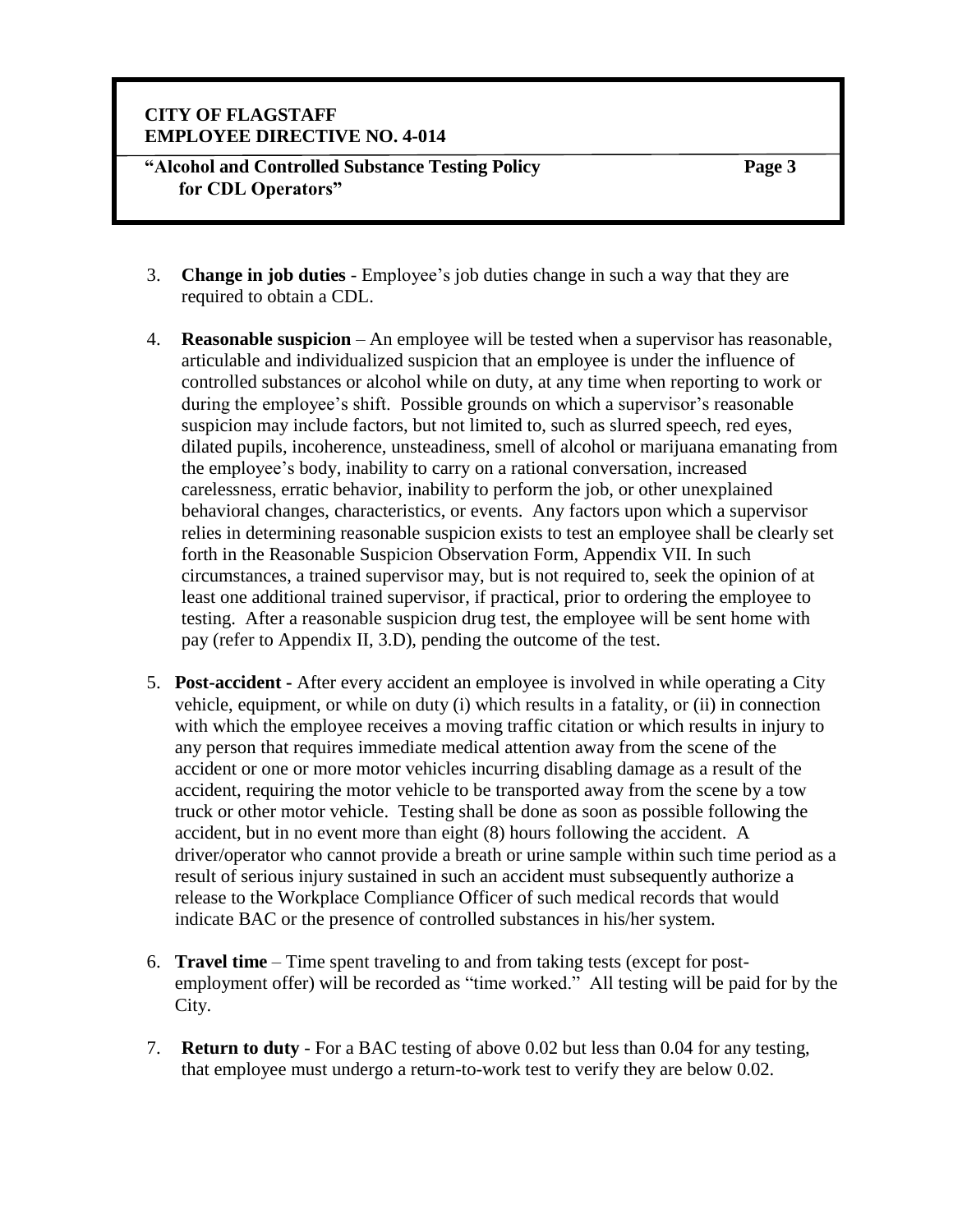#### **"Alcohol and Controlled Substance Testing Policy for CDL Operators"**

**Page 4**

- 8. **Follow-up testing**  Periodic unannounced testing of an employee who has tested positive in a previous alcohol test.
- 9. **Random testing** Sporadically scheduled drug and alcohol tests will be performed throughout the calendar year. The percent of employees to be tested is based on the number of CDL holders (including temporary employees) as of January 31.
	- a. No less than fifty (50) percent of CDL holders shall be selected for random drug tests and for random alcohol tests, the percentage will be determined by the Department of Transportation on a yearly basis.
	- b. Being selected and subjected to a random test (or for any testing reason) does not remove the employee from future drawings. Therefore, it is possible for any one employee to be drawn for any or all tests throughout the year.

### G.**CONSEQUENCES OF TESTING REFUSAL**

1. New hires

Candidates refusing post-offer testing, or failing to appear for testing, will have the job offer withdrawn. An exception will be if the candidate is delayed or mistaken about the appointment and is able to make up the appointment within a twenty-four (24) hour period of the originally scheduled appointment.

- 2. Employees
	- a. Refusal of reasonable suspicion testing, post-accident testing, random testing, return-to-duty testing, or follow-up testing, will result in termination.
	- b. Change in jobs due to a promotion, will result in the offer being withdrawn. For demotion, reclassification, or change in job description, refusal will result in an administrative action, up to and including dismissal.
- 3. Behavior that constitutes refusal. An employee will be deemed to have refused testing when he/she:
	- a. Fails to provide adequate breath for testing without a valid medical explanation.
	- b. Fails to provide adequate urine for controlled substances testing without a valid medical explanation.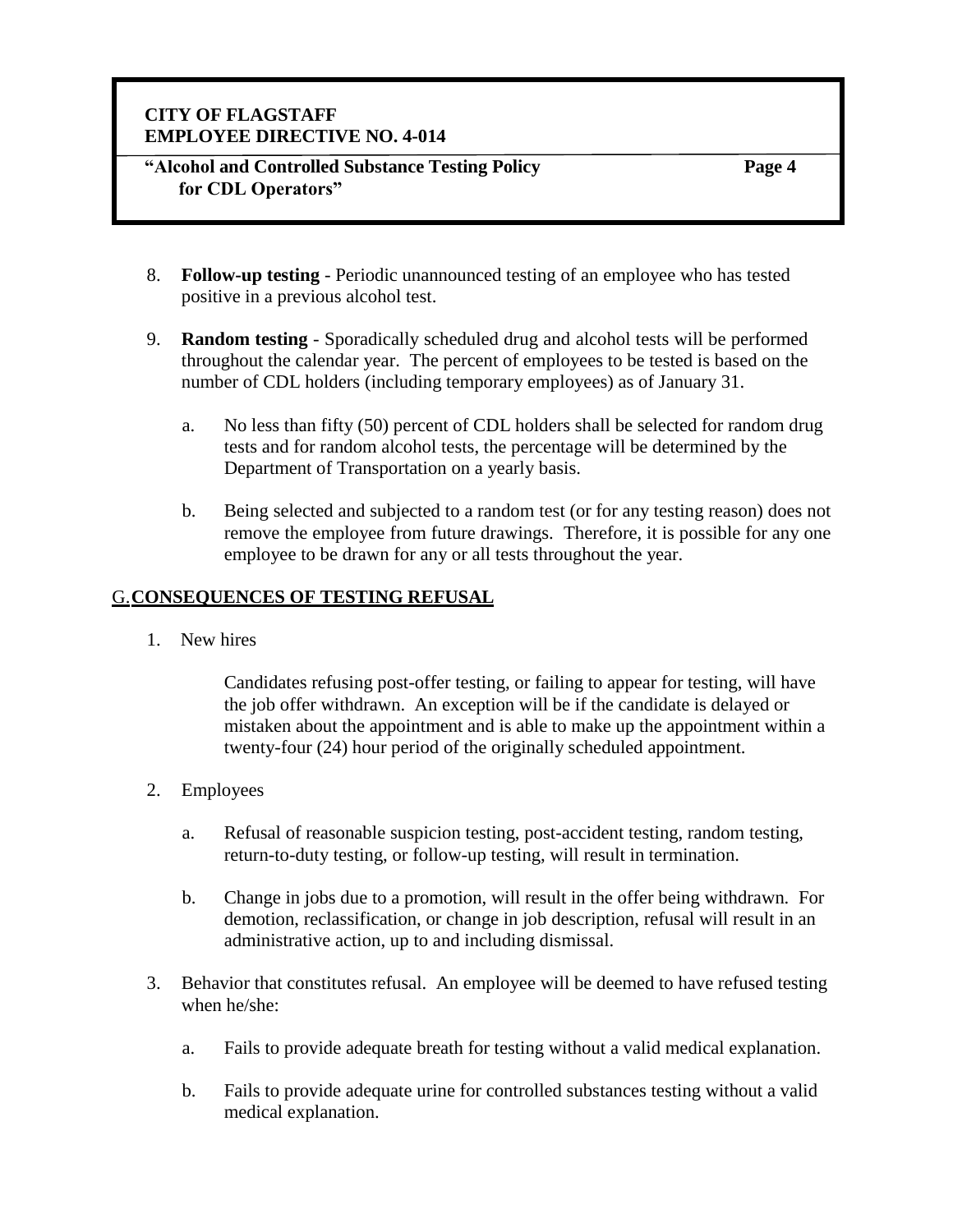**Page 5**

- c. Engages in conduct that clearly obstructs the testing process, including, but not limited to, tampering with any sample.
- d. Fails to arrive for a scheduled testing unless documentation of a medical reason is presented.
- e. Fails to proceed to the testing site within thirty (30) minutes of being notified to report for any post-accident, reasonable suspicion, or random testing, absent adequate documentation of a medical or similar emergency that prevented submission to testing.
- f. Fails to report for testing before going home sick without medical documentation stating that the employee is unable to test.

### H.**CONSEQUENCES OF A POSITIVE BLOOD ALCOHOL CONCENTRATION (BAC)**

- 1. **First Offense** Test results of 0.02 to 0.04 will result in suspension without pay for twenty-four (24) hours. Suspensions for a positive test result shall commence on the day on which the positive result is reported to the Compliance Officer or, alternatively, on the employee's next regularly scheduled day of work, whichever occurs sooner. Test results of 0.05 to 0.07 will require mandatory referral to a certified Substance Abuse Professional, 24 hours suspension without pay, and may result in termination. Test results of 0.08 or greater will result in immediate termination since blood alcohol content level is sufficient, pursuant to Arizona Revised Statues, to presumptively establish that one is "under the influence."
- 2. **Second Offense**  Within three (3) years of the first offense, an employee's test results of 0.02 to 0.04 will result in an immediate three (3) day suspension without pay starting from the time of the positive test, and will require mandatory referral to a certified Substance Abuse Professional. Test results of 0.05 to 0.07 will require mandatory referral to a certified Substance Abuse Professional, an immediate four (4) day suspension without pay, and may result in termination. Test results of 0.08 or greater will result in immediate termination since blood alcohol content level is sufficient, pursuant to Arizona Revised Statutes, to presumptively establish that one is "under the influence."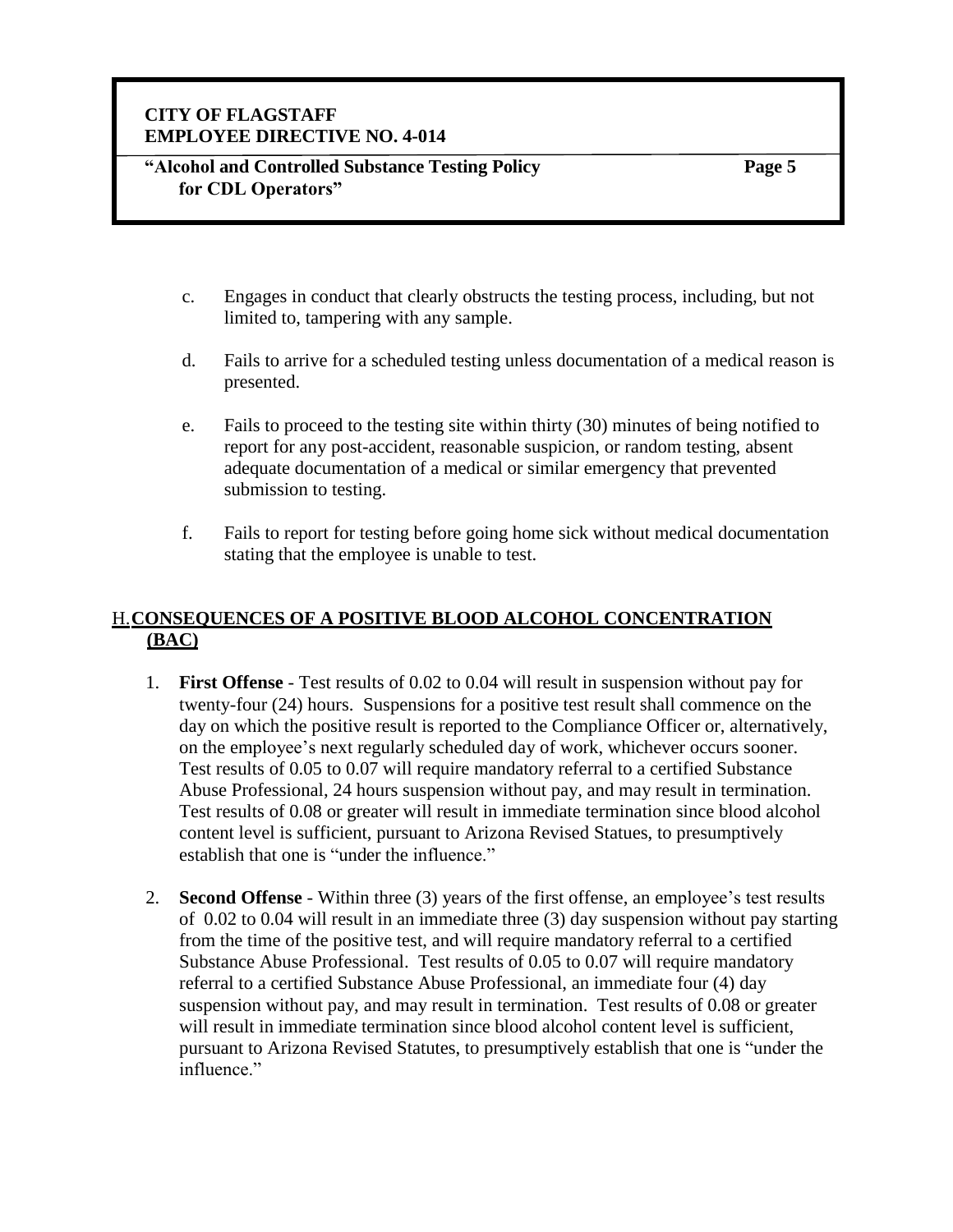**"Alcohol and Controlled Substance Testing Policy for CDL Operators"**

**Page 6**

3. **Third Offense** – Any offense committed within three (3) years of the first offense in which test results of 0.02 or greater will result in immediate termination.

### **I. CONSEQUENCES OF A POSITIVE DRUG TEST**

Any confirmed positive drug test will result in termination, unless the employee has availed him/herself of the prior reporting opportunity described in this policy.

Nothing in the Policy shall preclude an employee's right to appeal any adverse determination hereunder in accordance with the City's personnel regulations. It is a requirement of the Federal Regulation that anyone who has tested positive for a controlled substance be treated by a Substance Abuse Professional before they may be hired for or return to a CDL driving position with any employer or prospective employer. A listing of Substance Abuse Professionals in the Flagstaff area is listed in Appendix V of this Policy.

By: Barbara Goodrich, City Manager

Dated: May 10, 2019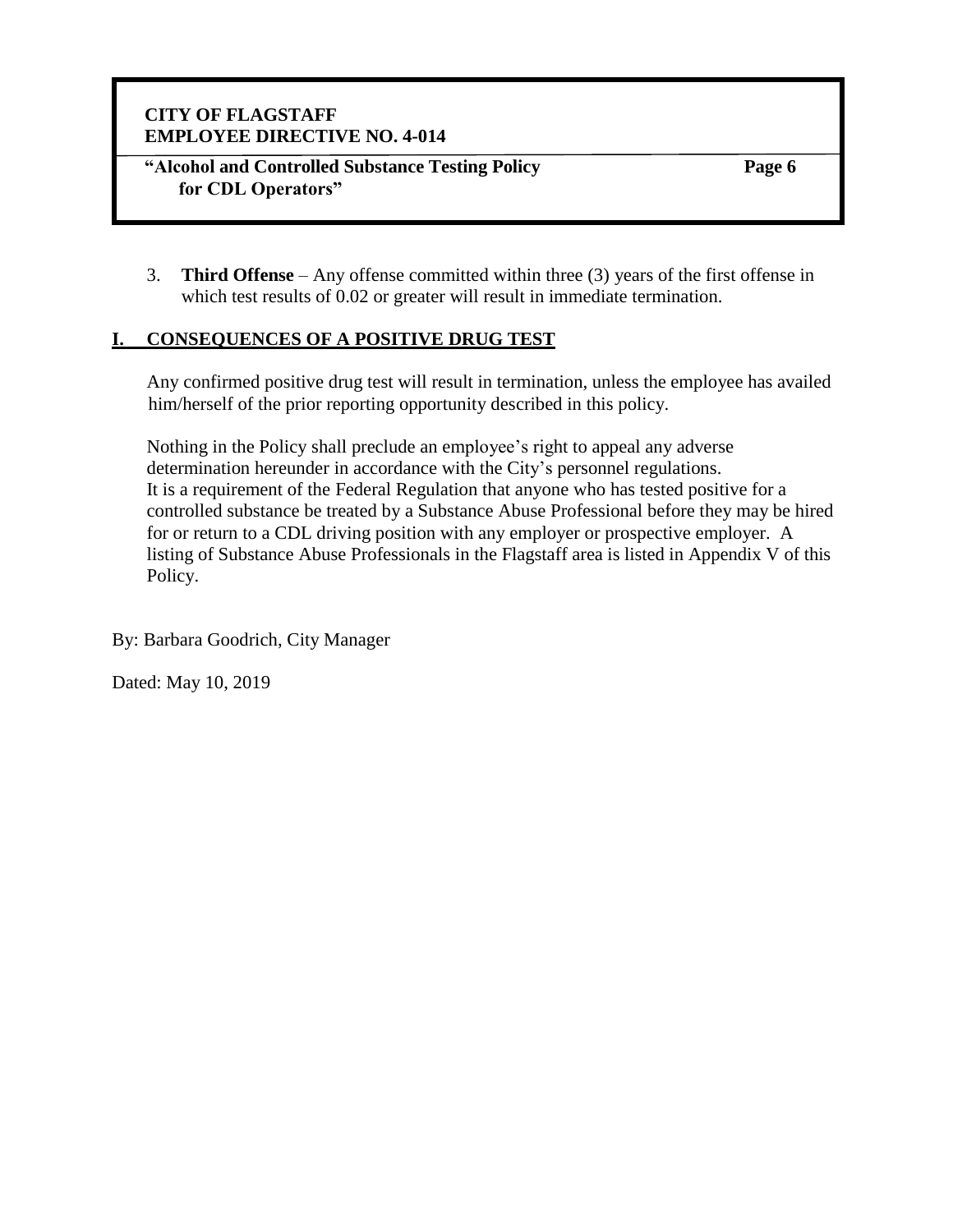**"Alcohol and Controlled Substance Testing Policy for CDL Operators"**

**Page 7**

#### **The following appendices outline the detailed implementation guidelines for this Policy.**

Appendix I - List of classifications that require a CDL

Appendix II - Responsibilities of involved parties (Human Resources Division, Employees, Supervisors)

- Appendix III Testing/collection sites Confidentiality of testing results
- Appendix IV Testing methods and collection procedures
- Appendix V Substance Abuse Professionals listing
- Appendix VI U. S. Department of Transportation substance abuse testing forms

Appendix VII - Reasonable Suspicion Observation Form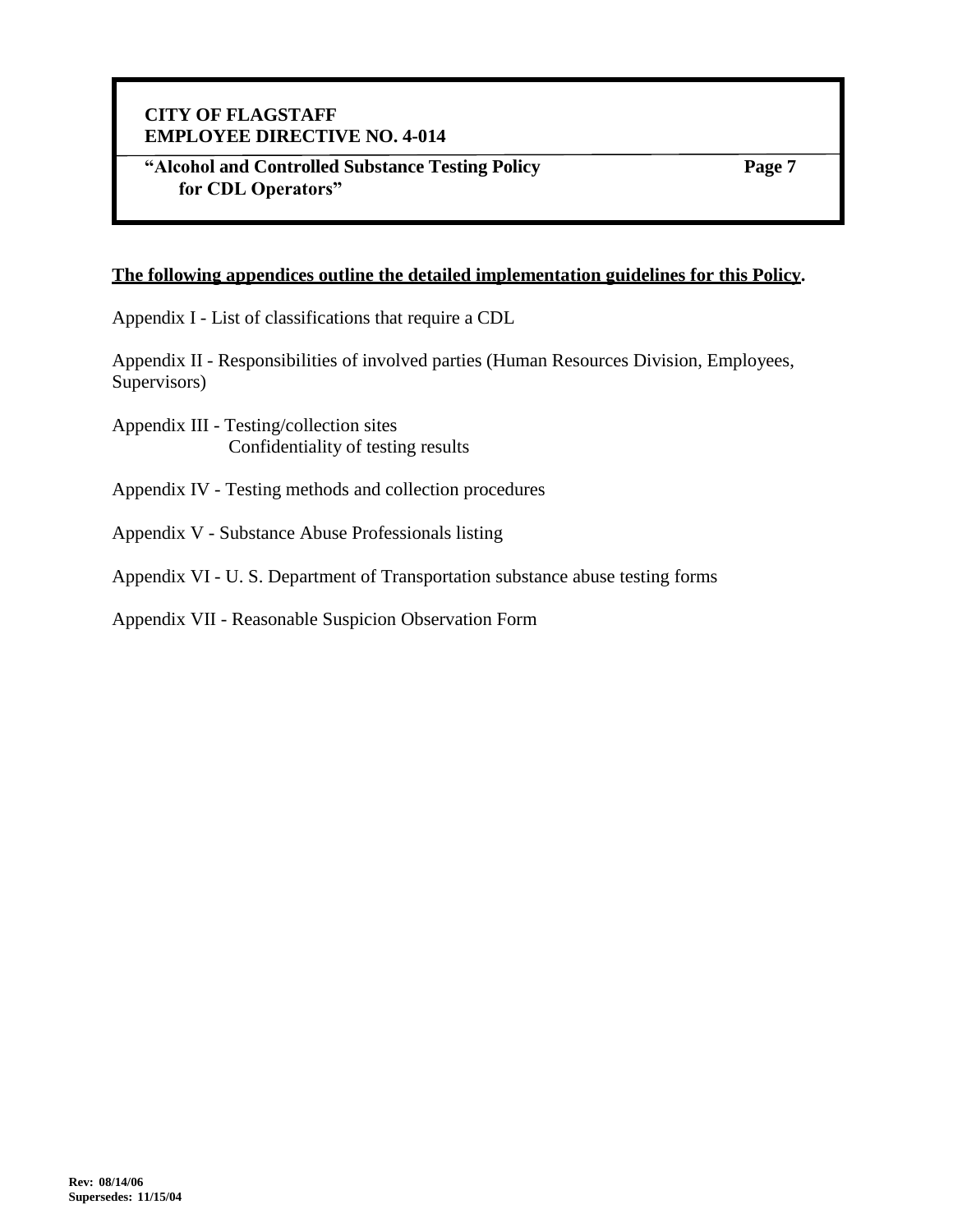**"Alcohol and Controlled Substance Testing Policy for CDL Operators"**

**Page 8**

# **APPENDIX I**

#### **LIST OF CLASSIFICATIONS THAT REQUIRE A CDL**

#### **Div Classification Title**

- Library Assistant I County Bookmobile
- Assistant Fuel Manager
- Fuel Management Leadworker
- Maintenance Worker II
- Maintenance Worker III
- Fleet Supervisor
- Mechanic Aide
- Mechanic I
- Mechanic II
- Recreation Mechanical Maintenance Worker
- Cemetery Maintenance Specialist
- Equipment Operator I
- Equipment Operator II
- Equipment Operator III
- Equipment Operator III Leadworker
- Leadworker/Training Coordinator
- Maintenance Worker I
- Maintenance Worker II
- Maintenance Worker III
- Maintenance Worker III Leadworker
- Traffic Signal Technician
- Airport Service Worker I
- Airport Service Worker II
- Airport Operations Supervisor
- Bin Maintenance/Equipment Operator
- Landfill Equipment Operator I
- Landfill Equipment Operator II
- Landfill Equipment Operator III
- Landfill Maintenance Operator
- Environmental Services Equipment Operator I
- Environmental Services Equipment Operator II
- Environmental Services Supervisor (Routes)
- Environmental Services Supervisor (Landfill)
- Mechanical Maintenance Worker III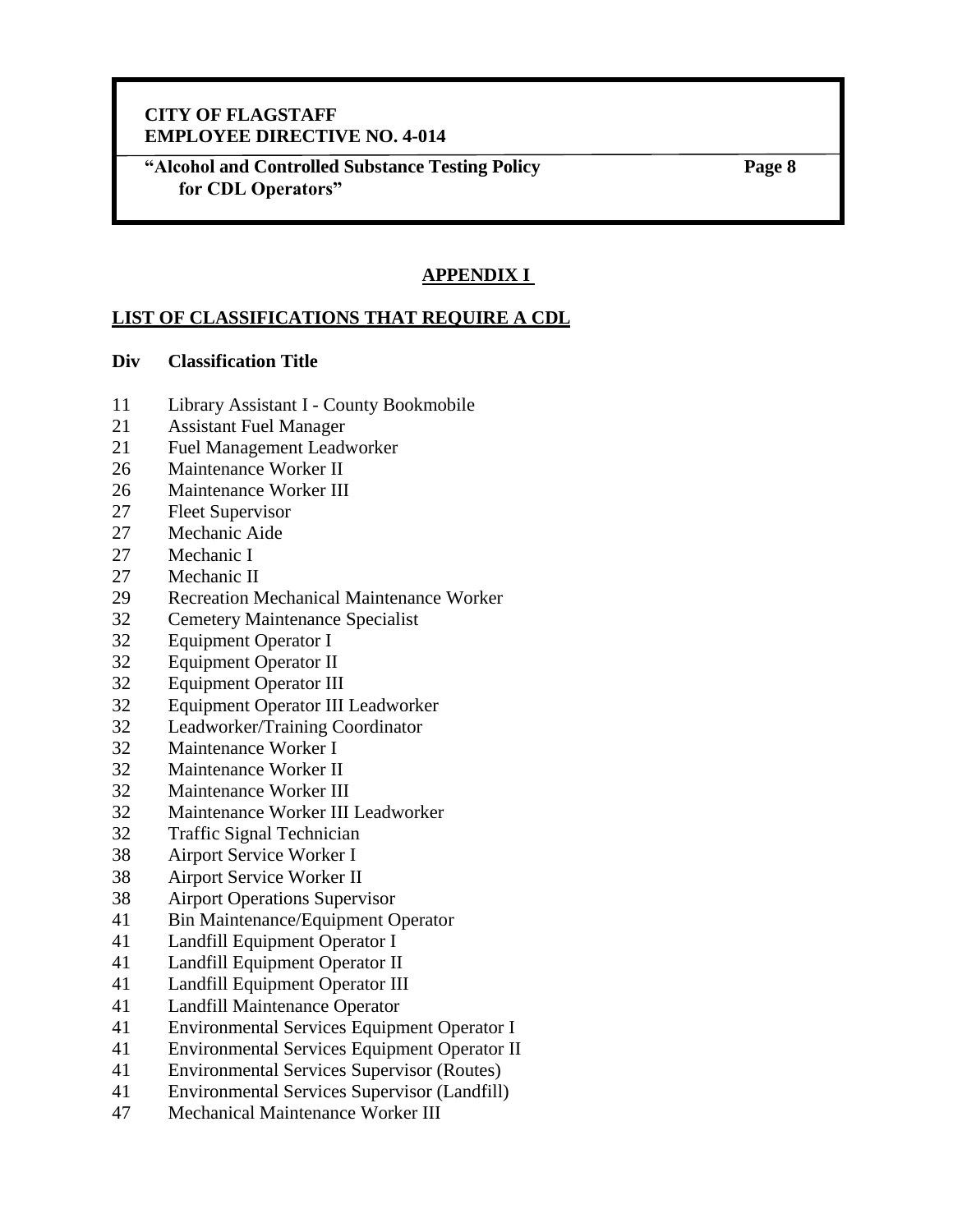**"Alcohol and Controlled Substance Testing Policy for CDL Operators"**

- 47 Mechanical Maintenance Worker (temporary mountain crew)<br>47 Meter Service Technician
- Meter Service Technician
- 47 BB- Maintenance Specialist
- 49 MSW-Water Service Technician
- 49 BB-Water Services Specialist
- 54 BB-Water Services Specialist<br>54 MSW-Water Service Technic
- MSW- Water Service Technician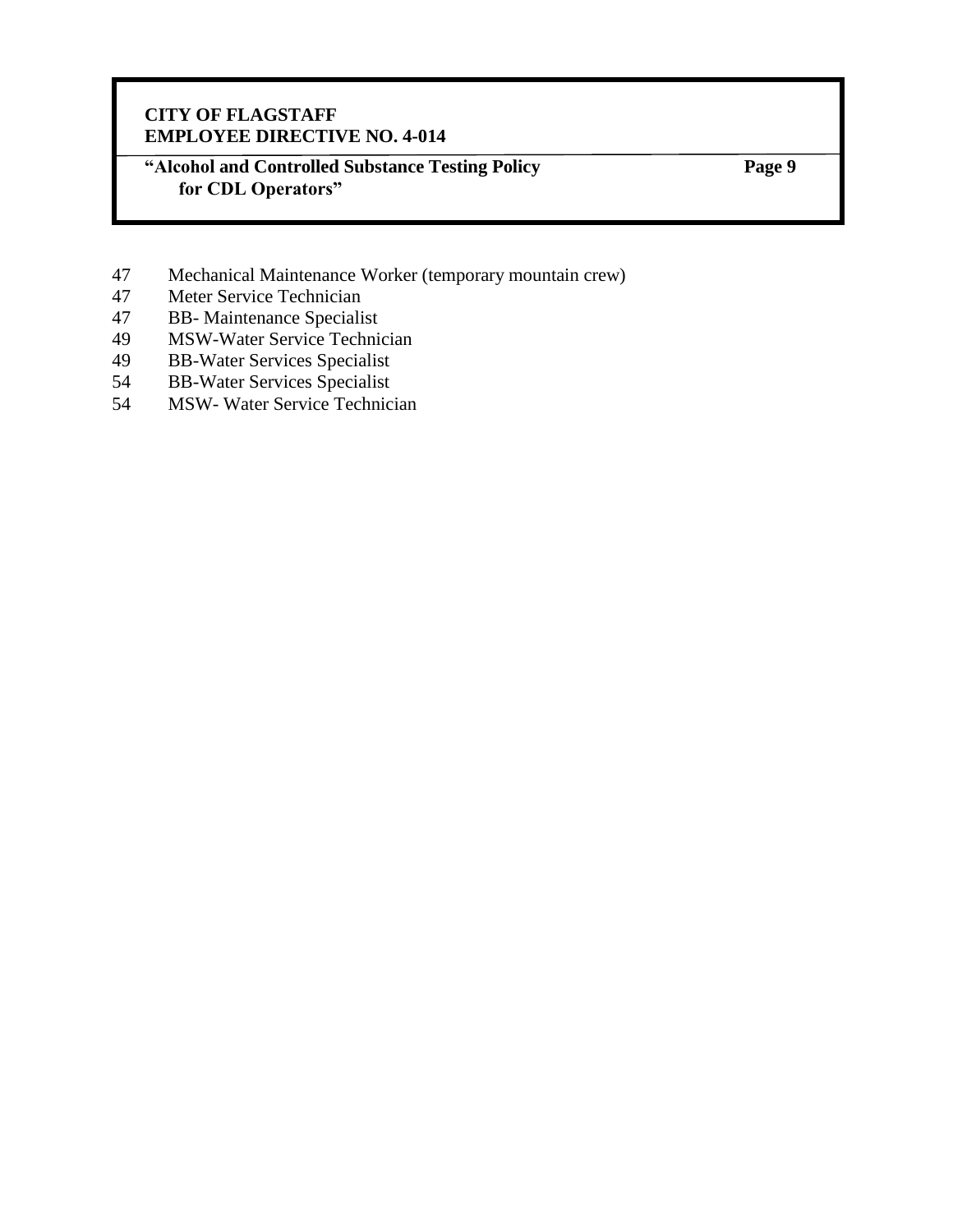**"Alcohol and Controlled Substance Testing Policy for CDL Operators"**

**Page 10**

### **APPENDIX II**

#### **RESPONSIBILITIES OF INVOLVED PARTIES**

#### 1. **Human Resources Division**

- A. For all new hires (temporary, tenured, tenured eligible, or ATP employees), Human Resources makes tentative job offers subject to a negative drug and alcohol screen.
- B. Human Resources will ensure that new CDL employees receive a copy of this Policy and attend orientation training upon employment.
- C. Human Resources will be responsible for administering and scheduling all drug and alcohol testing for post-job offers, post-layoff periods, changes in job duties, follow-up testing, and random testing.
- D. Human Resources will be responsible for coordinating training associated with this Policy.
- E. The Human Resources Manager will serve as the Workplace Compliance Officer.

#### 2. **Employees**

- A. Employees who notify their supervisor, Department Head, or Human Resources that they have a drug or alcohol problem, or believe that they may test positive for drugs or alcohol when submitting to a test prescribed under this Policy, will be provided assistance through the City's Employee Assistance Program and/or any other means of rehabilitation, so long as such notification is made *prior* to the employee's submission to a drug or alcohol test as required under this Policy. Any employee who avails him/herself of this prior reporting opportunity shall not be terminated for a positive test result.
- B. Employees shall not report to work or remain on duty when they are under the influence of alcohol or have a controlled substance in their system (unless a doctor has stated that the substance is medicinal and will not impair the employee).
- C. An employee having grounds to reasonably suspect a co-worker of drug or alcohol use or impairment while on duty should bring such suspicion to the immediate attention of a supervisor. Failure to do so may result in disciplinary action.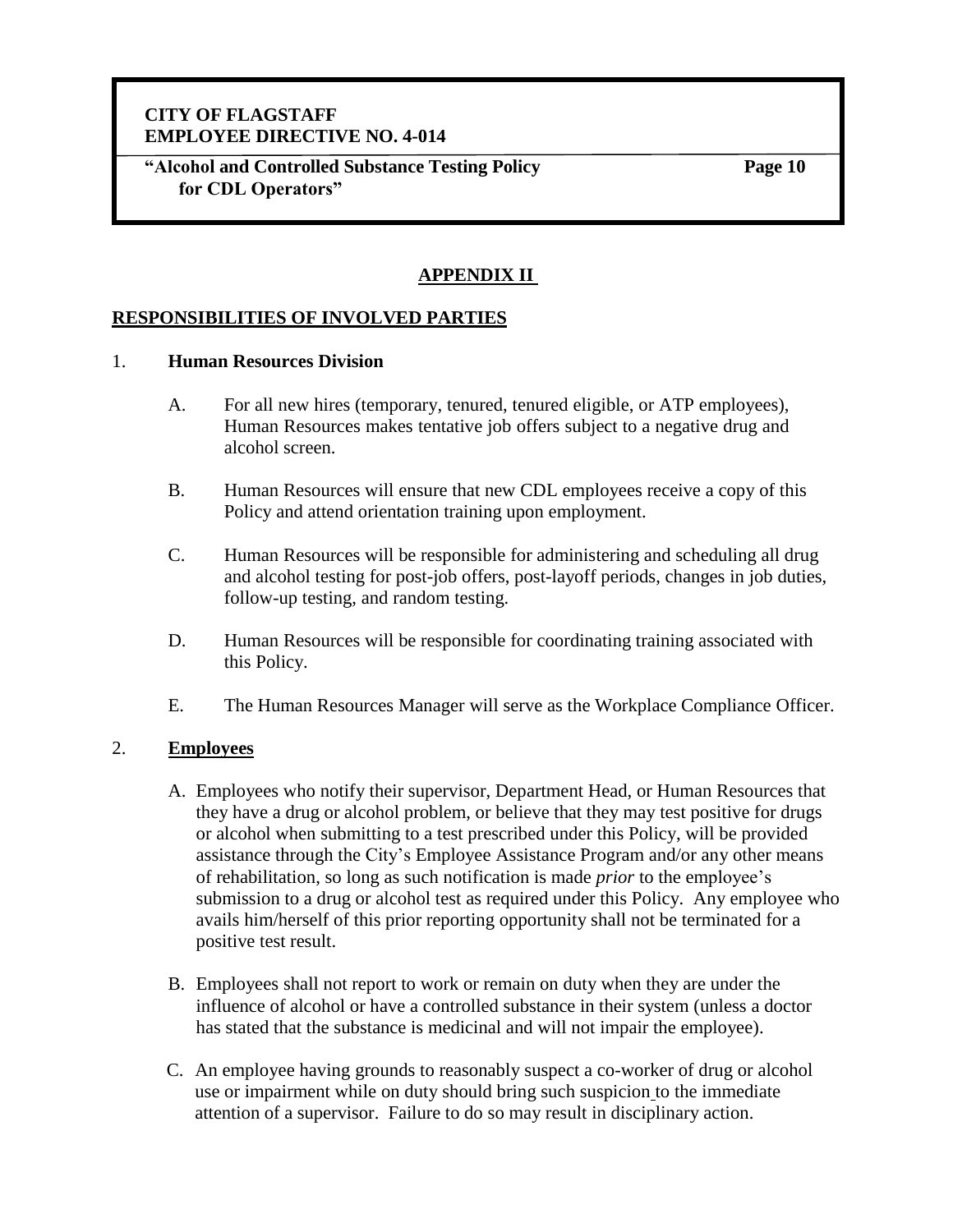- D. Employees must cooperate with test requests and release of information
- E. Employees must immediately notify the police regarding all motor vehicle accidents in which they are involved while driving a City vehicle in accordance with the City's Accident Reporting Policy. Employees must immediately contact their supervisor for any equipment accidents or on-the-job employee injury.
- F. Any employee involved in a motor vehicle accident while driving a City vehicle shall notify a supervisor as soon as practical following such accident. A driver of a City vehicle who leaves the scene of an accident before notifying a supervisor (or, when no phone or radio is available to the driver at the scene, who unduly delays such notification) may be deemed to have refused to submit to testing. This does not mean that necessary treatment for injured people should be delayed or that a driver cannot leave the scene for the period necessary to obtain necessary assistance.
- G. Employees may drive themselves to the testing site for random testing scheduled by Human Resources. For tests following accidents or reasonable suspicion, the employee will be driven by the supervisor or his/her designee.
- H. Any employee found to have a BAC of 0.02 or greater will not be allowed to drive him/herself home from the testing site. The supervisor may, at his/her discretion, provide for transportation from the testing site, or may require the employee to arrange for such transportation.

#### 3. **Supervisors**

- A Any notification by an employee to his/her supervisor that he/she has a drug or alcohol problem prior to being directed to submit to a test will be provided assistance through the Employee Assistance Program and/or any other means of rehabilitation. Similarly, any employee who believes he or she may test positive in a test given pursuant to this Policy will likewise be provided assistance through the Employee Assistance Program and/or any other means of rehabilitation, so long as the employee gives notification *prior* to the administration of the test. Any employee who avails him/herself of this prior reporting opportunity shall not be terminated for a positive test result. Instead, the employee's immediate supervisor will facilitate assistance through Human Resources.
- B. Every supervisor (any employee who would normally evaluate other employees) is required to have a minimum of one (1) hour of training in recognizing drug and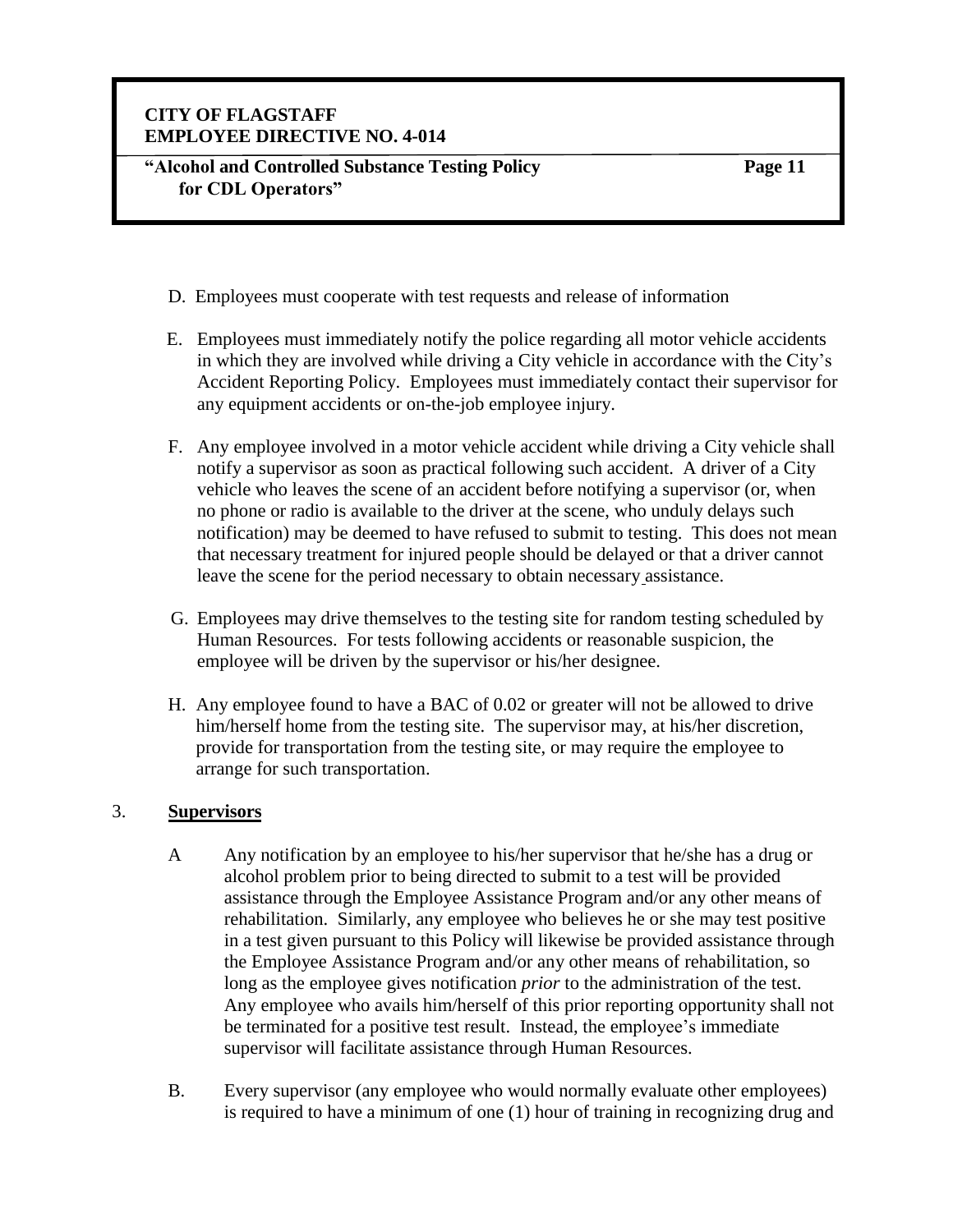#### **"Alcohol and Controlled Substance Testing Policy for CDL Operators"**

**Page 12**

alcohol use within twelve (12) months of the adoption of this policy, or his/her employment with the City, if later.

- C. In order to require testing of an employee for reasonable suspicion of drug or alcohol use, a supervisor must have a reasonable, articulable and individualized suspicion that such employee is under the influence of controlled substance or alcohol while on duty. In such circumstances, a trained supervisor should, but is not required to seek the opinion of at least one additional trained supervisor, if practical, prior to ordering the employee to testing. If a supervisor has not yet received the training in recognizing drug and alcohol use required by paragraph 3.B. he/she *must* seek and obtain the opinion of another trained supervisor before requiring testing hereunder.
	- 1. Grounds for reasonable suspicion include, but is not limited to such factors as slurred speech, red eyes, dilated pupils, incoherence, unsteadiness, smell of alcohol or marijuana emanating from the employee's body, inability to carry on a rational conversation, increased carelessness, erratic behavior, inability to perform the job, or other unexplained behavioral changes, characteristics or events set forth in the Reasonable Suspicion Observation Form attached.
	- 2. If such grounds for reasonable suspicion exist, the supervisor(s) shall document these observations immediately in writing, if possible on the Reasonable Suspicion Observation Form. Following such documentation, the supervisor(s) shall notify the appropriate department head or designee that an employee is being sent for testing, if possible before the employee is sent for testing, or otherwise as soon as practicable. The supervisor shall then direct the employee to the appropriate testing site. A copy of the supervisor's report(s) shall be forwarded to the Workplace Compliance Officer within twenty-four (24) hours, and will be provided to the employee upon request.
- D. Supervisors shall arrange for the transportation of any employee to and from for reasonable suspicion and post-accident testing, An employee of whom reasonable suspicion or post-accident testing is required shall be directed to accompany the supervisor, or his/her designee, to the appropriate testing site (listed below) for a urinalysis and/or a breath alcohol test. The supervisor shall inform the employee of the following: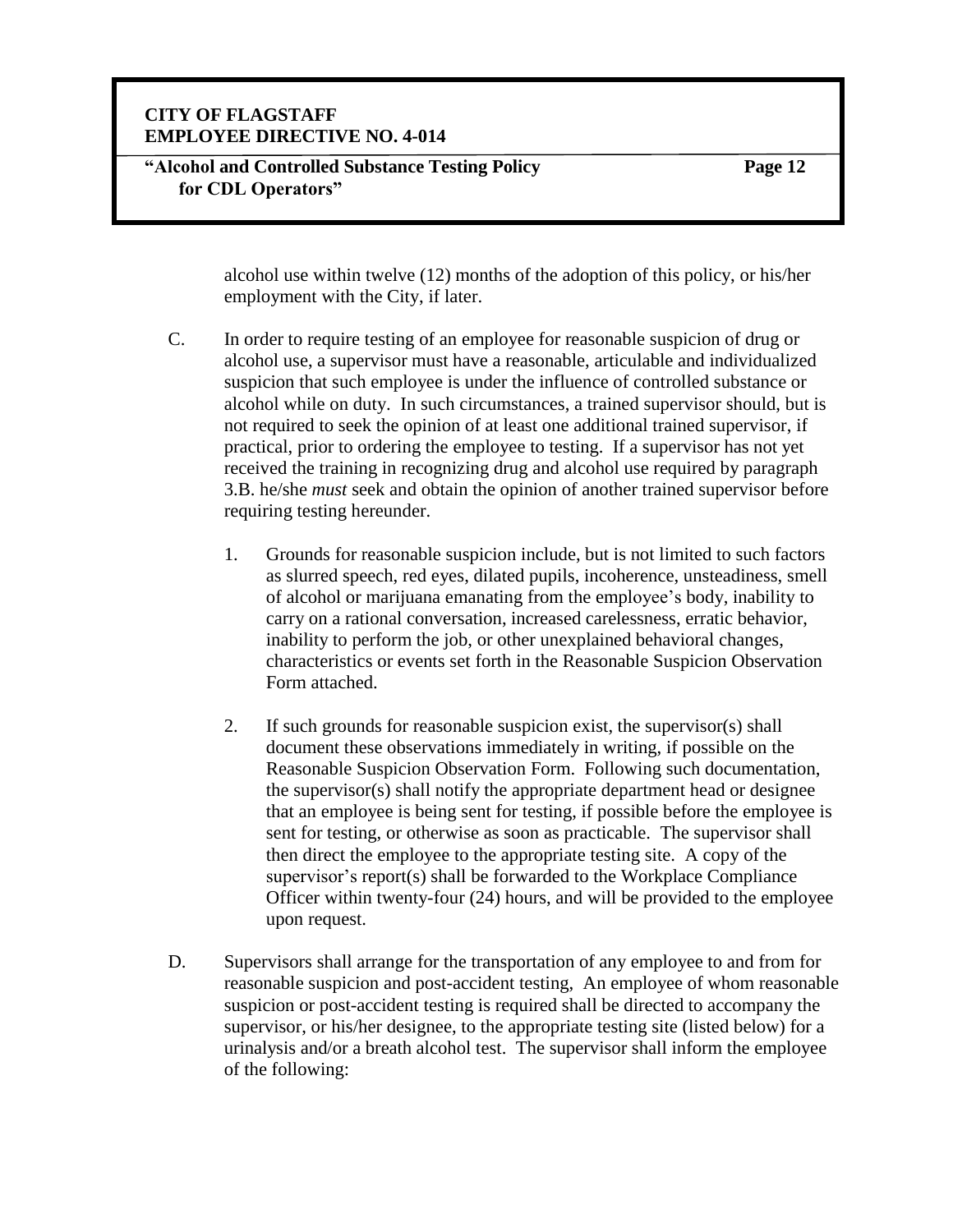#### **"Alcohol and Controlled Substance Testing Policy for CDL Operators"**

- 1. The test is part of his/her job responsibilities and that refusal to take the test, cooperate, or sign the release of information will result in termination.
- 2. The employee will be sent home with pay until results are received by the City.
- 3. The employee will be sent home without pay for twenty-four (24) hours from the time of the positive alcohol test. Further disciplinary action will be as per policy.
- 4. The employee will be suspended without pay from the time of the notification of a positive drug test pending the final Medical Review Officer (MRO) report of the drug screening results. If the final MRO report comes back negative, pay will be reinstated.
- 5. The City will pay for the test, and the time spent going to and taking test is counted as time worked.
- E. For return-to-duty testing (may be contingent upon release by S.A.P.) for alcohol, the supervisor shall schedule an alcohol test no sooner than eighteen (18) hours after the initial test and subject to testing site availability and office hours. All copies of test results shall be sent to the Workplace Compliance Officer.
- F. A supervisor shall require post-accident testing of an employee as required in F.5 Post-Accident of this Policy. A copy of the supervisor's report shall be forwarded to his/her department head, or designee, the Workplace Compliance Officer within twenty-four (24) hours and will be provided to the employee upon request. The supervisor's report shall not be disclosed to any other party, unless required by law or City policy. Any City employee receiving a copy of the supervisor's report shall maintain the confidentiality of the contents of that report, unless otherwise required by law.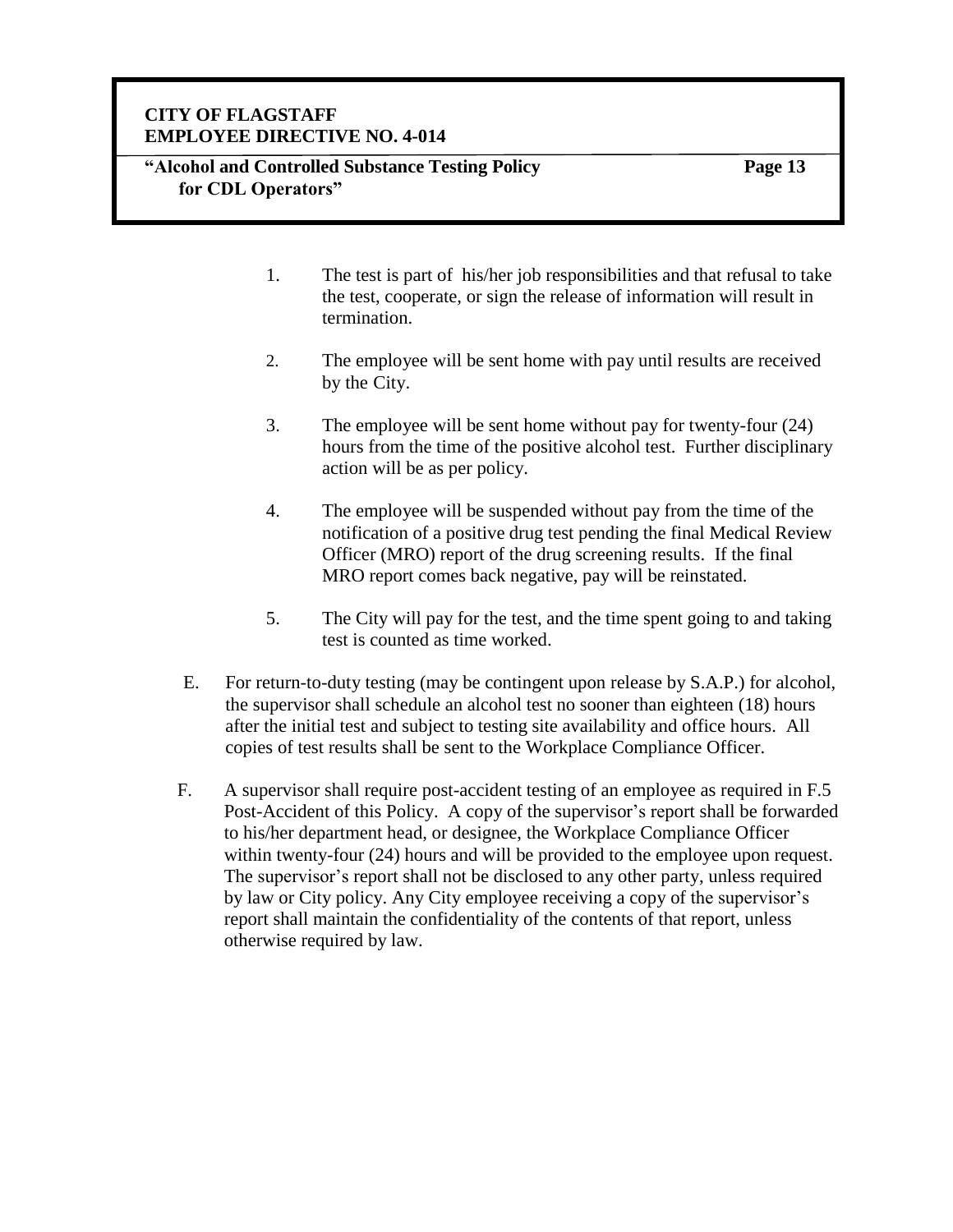**"Alcohol and Controlled Substance Testing Policy for CDL Operators"**

**Page 14**

#### **APPENDIX III**

#### 1. **TESTING/COLLECTION SITES**

Testing/collection sites are as follows:

- A. NorChem, Monday through Friday, 10 a.m. to 7 p.m. NorChem is located at 1760 E. Route 66, Flagstaff, Arizona 86004.
- B. Concentra Medical Center, Monday through Friday, 8 a.m. to 8 p.m., Saturday and Sunday, 8 a.m. to 4 p.m. Concentra Medical is located at 120 W. Fine Avenue, Flagstaff, AZ 86001.
- C. Testing procedures are as follows: The employee tells the technician it will be a split NIDA (DOT) collection test for the NIDA-5. Regardless of which collection sites the employee uses, the specimen shall be sent to Southwest Labs for processing.

The chain of custody form and the urine specimen will go to the following lab:

Southwest Lab 2727 West Baseline Road Suite 1 Tempe, AZ 85283 (800) 279-0027

The chain of custody form needs the City of Flagstaff account number and address written in the employer section, and the employer copy must be mailed to:

(9504N) City of Flagstaff ATTN: Work Place Compliance Officer 211 West Aspen Avenue Flagstaff, AZ 86001

The chain of custody form also needs the MRO name and address written, and the MRO copy mailed to: (8908) Timothy Woehl MD MROCC Occupational Physician Service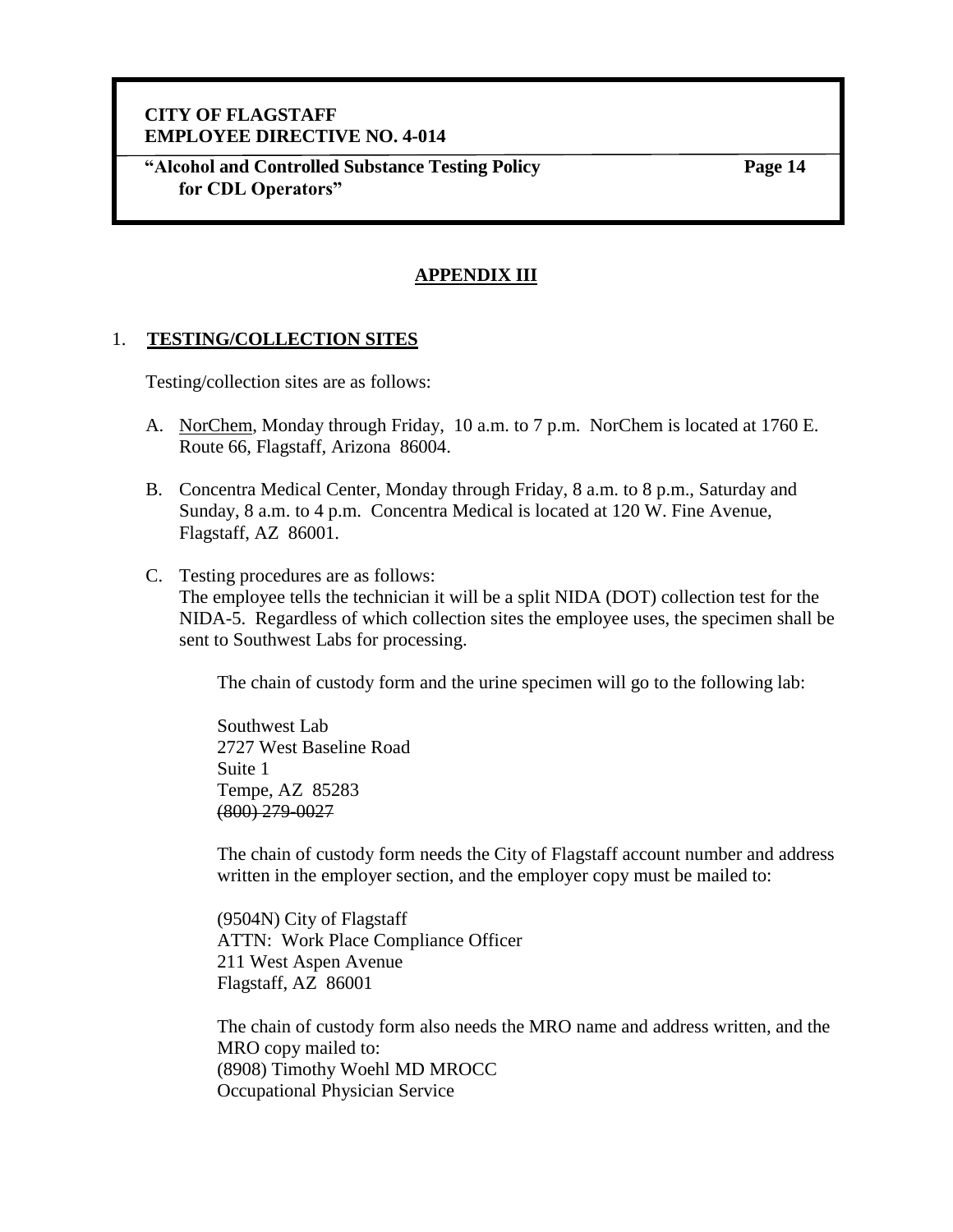**"Alcohol and Controlled Substance Testing Policy for CDL Operators"**

**Page 15**

1501 N. Gilbert Rd., Ste. #205 Gilbert, AZ 85234

- D. Procedures for after hours are as follows:
- 1. Go to Flagstaff Medical Center's Emergency Room. Register as an outpatient and put the City of Flagstaff as Guarantor. Tell emergency personnel this is only for a drug a screen and you need to go to the Lab. It is in the same building and is open 24 hours a day.
- 2. Tell the technician it will be a split NIDA (DOT) collection testing for the NIDA-5. The chain of custody form and the urine specimen will go to Southwest Labs for processing and the process outlined in C above will be followed.

# **2. CONFIDENTIALITY OF TESTING RESULTS**

Release of controlled substances and alcohol tests will be allowed only under the following circumstances:

- A. Testing results shall be placed in the workplace compliance file and will be kept confidential, except as otherwise provided herein. Such results will not be placed in the employee's 201 file,  $\theta$ any department files, or reported to any other agency, except as specifically required by law.
- B. Employees are entitled, upon written request, to obtain copies of any records pertaining to their use of alcohol or controlled substances, including any records pertaining to any testing conducted pursuant to this Policy. Human Resources shall promptly provide the records requested by the employee.
- C. The City shall permit access to all facilities utilized in complying with the requirements of this law to the Secretary of Transportation, any DOT agency, or any state or local official with regulatory authority over the City or any of its employees.
- D. The City shall make available copies of all results of the City's alcohol and/or controlled substances use prevention program when requested by the Secretary of Transportation, any DOT agency, or any state or local official with regulatory authority over the employer or any of its employees.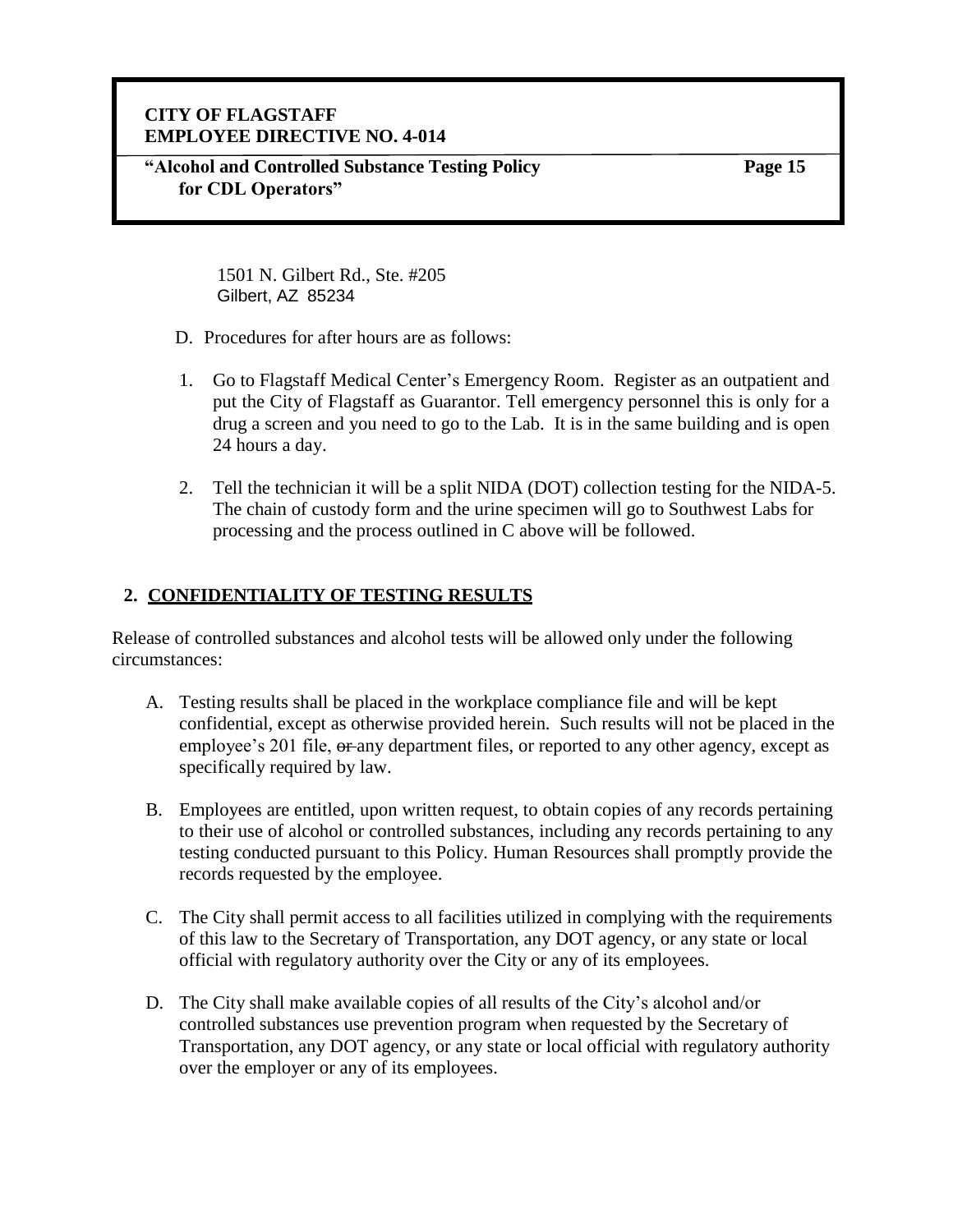#### **"Alcohol and Controlled Substance Testing Policy for CDL Operators"**

- E. When requested by the National Transportation Safety Board as part of an accident investigation, the City shall disclose information related to the City's administration of a post-accident alcohol and/or controlled substance test administered following the accident under investigation.
- F. Records shall be made available to a subsequent employer upon receipt of a written request from an employee. Disclosure by the subsequent employer is permitted only as expressly authorized by the terms of the employee's request.
- G. The City may disclose information required to be maintained under this law pertaining to an employee , the decision maker in a lawsuit, grievance, or other proceeding initiated by or on behalf of the individual, and arising from the results of an alcohol and/or controlled substance test administered under this part, or from the City's determination that the employee engaged in conduct prohibited by subpart B of this part (including, but not limited to a Workers' Compensation claim, unemployment compensation, or other proceeding relating to a benefit sought by the employee or any administrative action). In any of these instances, the employee will be treated as having waived his/her right to confidentiality of any records and/or test results by putting such records or result in issue.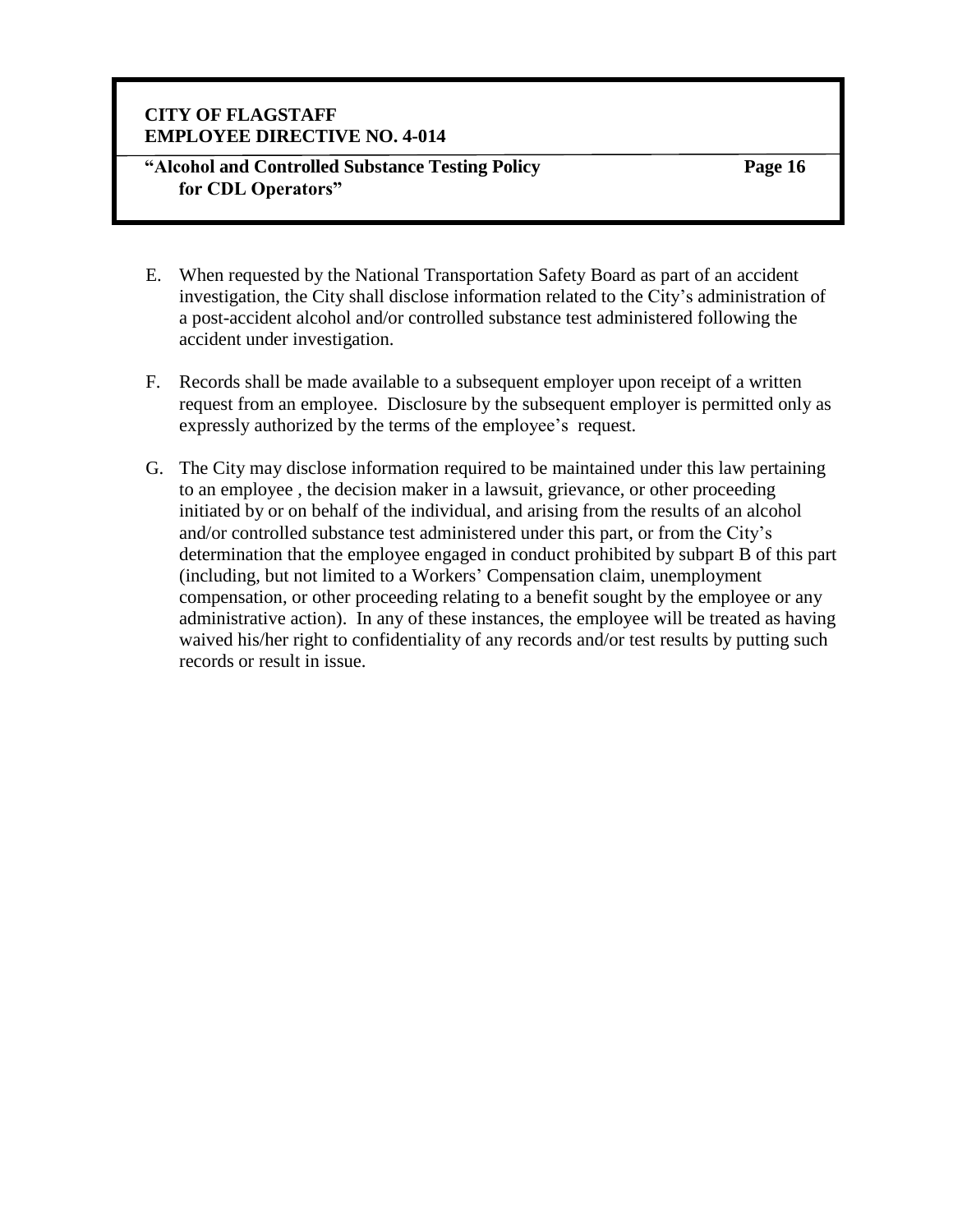**"Alcohol and Controlled Substance Testing Policy for CDL Operators"**

**Page 17**

#### **APPENDIX IV**

#### **TESTING METHODS AND COLLECTION PROCEDURES**

1. Controlled Substances

The screening will utilize the Enzyme Immunoassay Test (EMIT). Initial positive drug screens will initiate a confirmation test. A confirmation test for controlled substances means a second analytical procedure to identify the presence of a specific drug or metabolite which is independent of the screen test and which uses a different technique and chemical principle from that of the screen test in order to ensure reliability and accuracy. (Gas chromatography/mass spectrometry GC/MS) is the secondary technique that will be used. Urine samples will be collected and recorded in accordance with procedures outlined in 49 CFR, Part 40 of the Federal Law. Urine samples will be processed in accordance with chain of custody procedures within this title. Analysis and review of specimens will be done at an NIDA certified laboratory.

- A. Reporting and Review of Results
	- 1. The Medical Review Officer (MRO) shall be a licensed physician (medical doctor or doctor of osteopathy) with knowledge of substance abuse disorders and appropriate training in interpretation and evaluation of drug and alcohol test results in conjunction with a subject's medical history and other relevant biomedical information.
	- 2. The role of the MRO is to review and interpret confirmed positive test results obtained through the City's testing program. In carrying out this responsibility, the MRO shall examine alternative medical explanations for any positive test result. This action shall include conducting a medical interview with the individual employee, unless the MRO is unable to make contact with the employee (as described in sections 4a, 4.b, 4c below) and may include review of the individual's medical history, as well as review of any other relevant biomedical factor(s). The MRO review shall include review of the chain of custody to ensure that it is complete and sufficient on its face. The MRO will only report test results in a manner consistent with this Policy. In the event of a confirmed positive test result, no information shall be given to the employer other than the type of substance for which the employee tested positive. No information regarding the amount of that substance (or substances) contained in the employee's urine shall be given.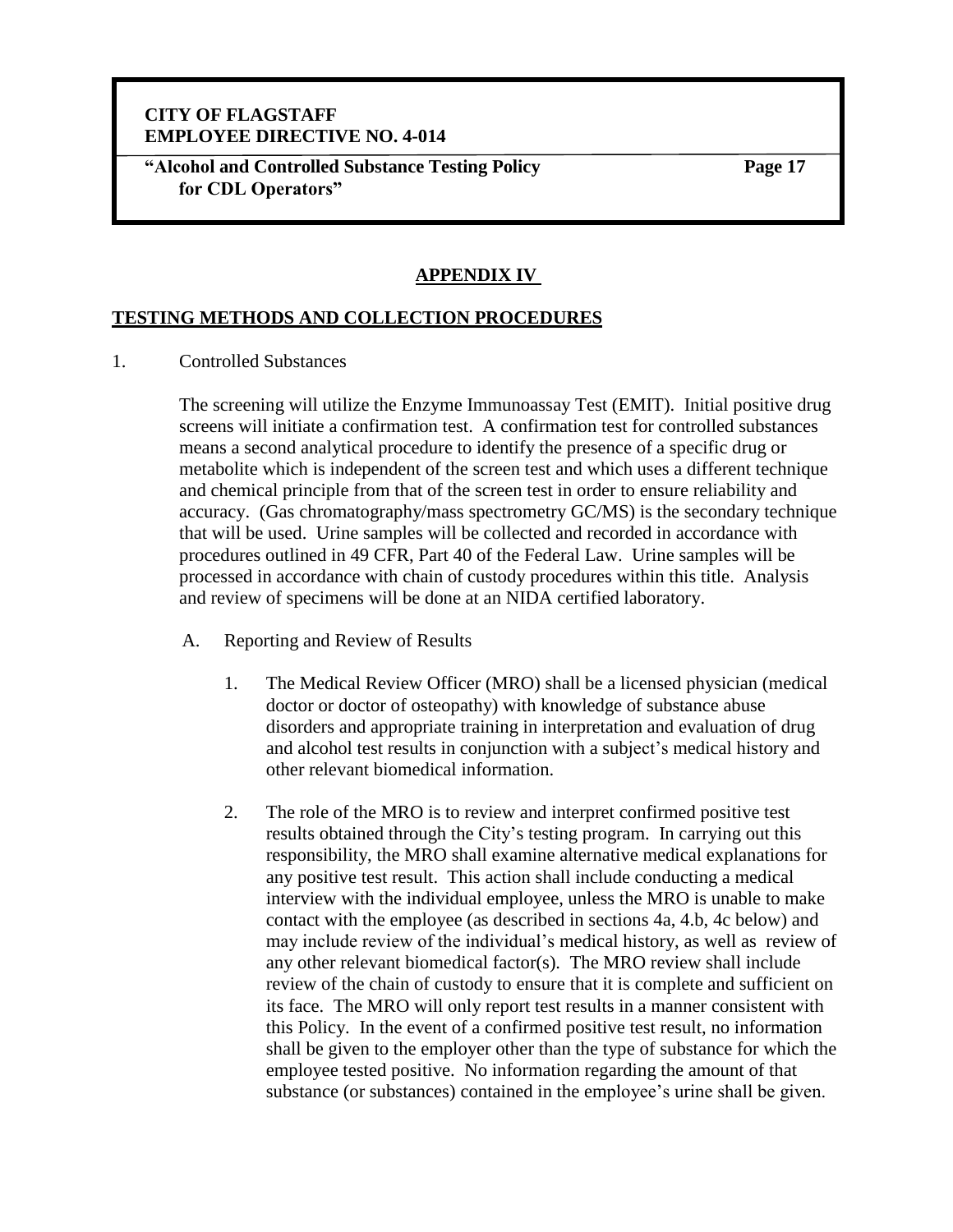**"Alcohol and Controlled Substance Testing Policy for CDL Operators"**

**Page 18**

3. Prior to making a final decision to verify a positive test result for an individual, the MRO shall give the individual an opportunity to discuss the test result with them. The MRO shall contact the individual directly, on a confidential basis, to determine whether the employee wishes to discuss the test result.

Upon an initial positive test, employees will be sent home as soon as the City is notified by the MRO. Should the test be deemed later to be negative, employees will be paid for any work time.

a. If, after making all reasonable efforts and documenting them, the MRO shall contact a designated City management official who shall direct the individual to contact the MRO as soon as possible. If, after making all reasonable efforts, the designated management official (Human Resource Manager or designee) is unable to contact the employee, the City may place the employee on temporary medically-unqualified or medical leave without pay.

b. The MRO may verify a test as positive without having communicated directly with the employee about the test in the three following circumstances:

- 1. The employee expressly declines the opportunity to discuss the test.
- 2. The designated employer representative successfully made and documented a contact with the employee and instructed the employee to contact the MRO and more than five (5) days have passed since the date the employee was successfully contacted by the designated employer representative.
- 3. Other circumstances provided for in DOT agency drug testing regulations.
- 5. Following verification of a positive test result, the MRO will refer the case to the City's management official empowered to recommend or take administrative action.
- 6. The MRO shall only report a positive test result to the City's Compliance Officer, and/or the Compliance Officer's designee, by phone. In all instances of a positive result a signed, written notification must be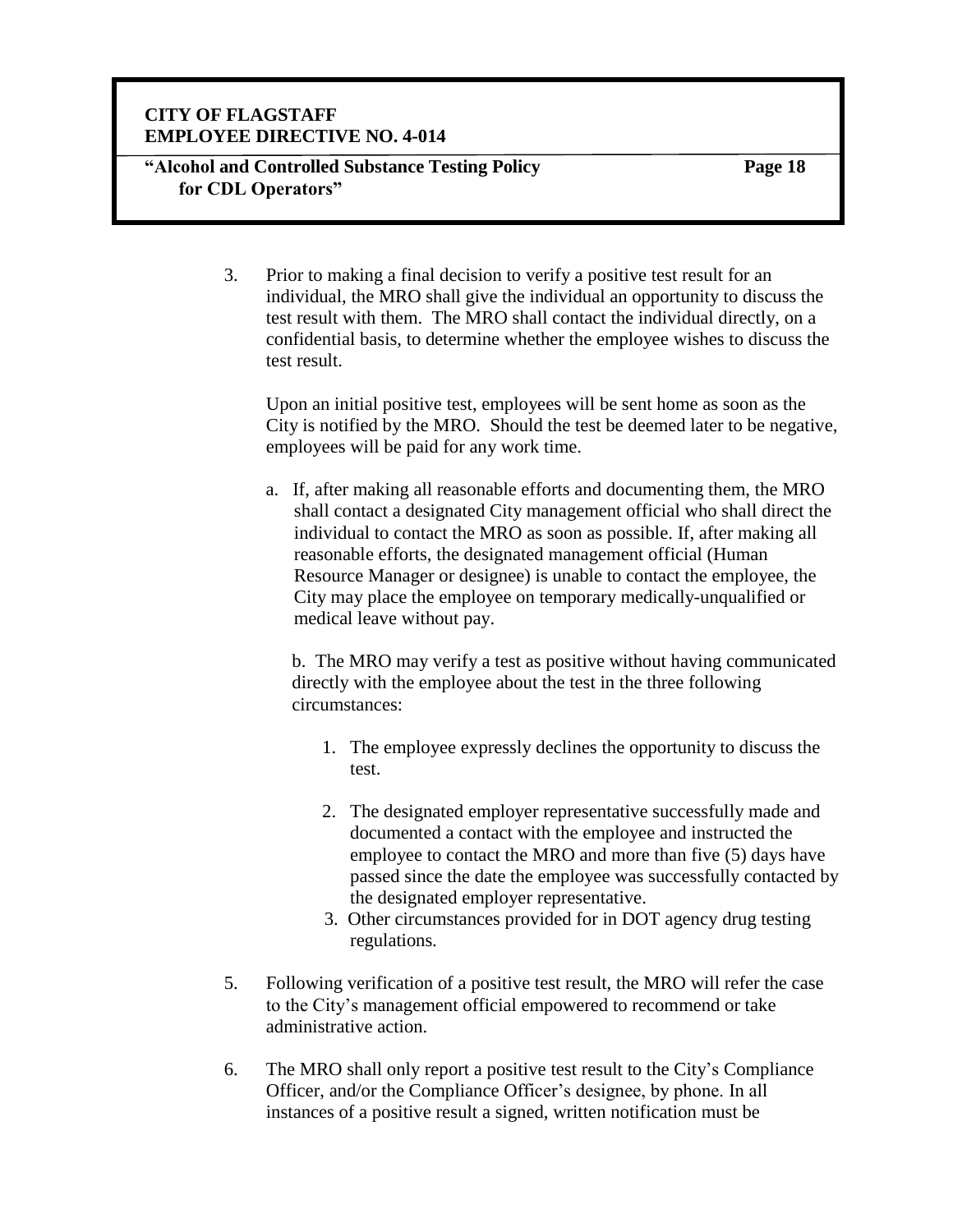#### **"Alcohol and Controlled Substance Testing Policy for CDL Operators"**

**Page 19**

forwarded within three (3) business days or completion of the MRO review. The MRO shall report to the City clearly:

- a. That the controlled substances test being reported was in accordance with this Policy and federal law.
- b. The name of the individual for whom the test results are being reported.
- c. The type of test indicated on the custody and control form (i.e., random, post-accident, etc.).
- d. The date and location of the test.
- e. The identities of the persons or entities performing the collection, analysis of the specimens, and serving as the Medical Review Officer (MRO) for the specific test.
- f. The verified results of a controlled substance(s) test, either positive or negative, and if positive, the identity of the controlled substance(s) for which the test was verified positive.

#### 2. Alcohol

Blood Alcohol Concentration (BAC) testing will be done by an Evidential Breath Testing Device (EBT) approved by the National Highway Traffic Safety Administration (NHTSA) for the evidential testing of breath and placed on NHTSA's Conforming Products List (CPL) of Evidential Breath Measurement Devices. BAC breath testing shall be administered by a Breath Alcohol Technician (BAT), an individual trained in alcohol testing procedures and the operation of an EBT, which meets or exceeds the guidelines outlined in Part 40.51 of DOT regulations.

- A. Procedures for Screening Tests
	- 1. When the employee enters the alcohol testing location, the BAT will require them to provide positive identification (e.g., through use of a photo I.D. card or identification by an employer representative).
	- 2. The BAT shall explain the testing procedure to the employee.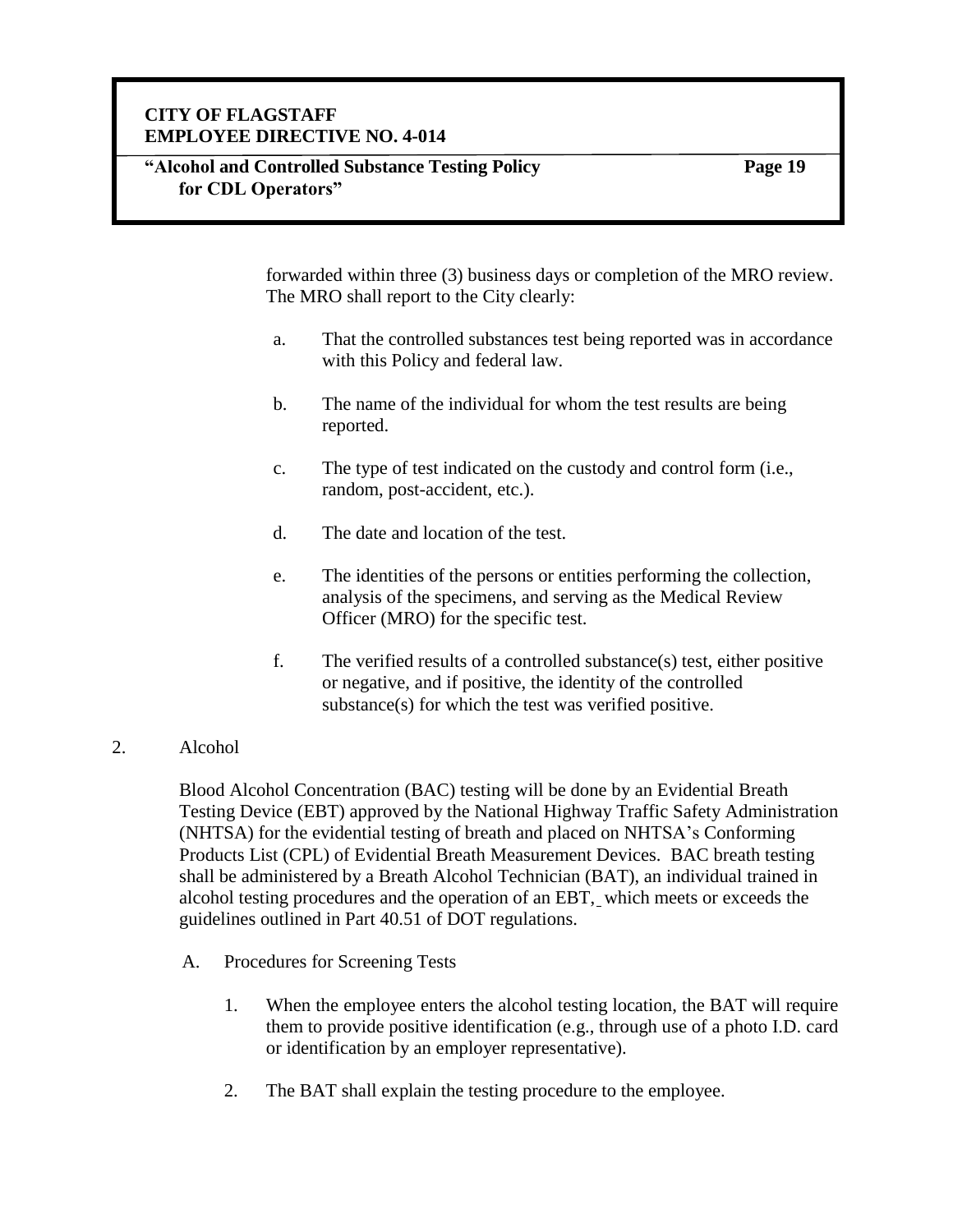#### **"Alcohol and Controlled Substance Testing Policy for CDL Operators"**

- 3. The BAT shall complete Step 1 on the Breath Alcohol Testing Form. The employee shall them complete Step 2 on the form, signing the certification. Refusal by the employee to sign this certification shall be regarded as a refusal to take the test.
- 4. An individually sealed mouthpiece shall be opened in view of the employee and BAT and attached to the EBT in accordance with the manufacturer's instructions.
- 5. The BAT shall instruct the employee to blow forcefully into the mouthpiece until the Evidential Breath Testing Device (EBT) indicates that an adequate amount of breath has been obtained to enable the BAT to collect a valid sample.
- 6. In any case in which the result of the screening test is a breath alcohol concentration of less than 0.02, the BAT shall date the form and sign the certification in Step 3 of the form. The employee shall sign the certification and fill in the date in Step 4 of the form.
- 7. If the employee does not sign the certification in Step 4 of the form or does not initial the logbook entry for a test, it shall not be considered a refusal to be tested. In this event, the BAT shall note the employee's failure to sign or initial in the "Remarks" section of the form.
- 8. If a test result printed by the EBT does not match the displayed result, the Breath Alcohol Technician (BAT) shall note the disparity in the "Remarks" section. Both the employee and the BAT shall initial or sign the notation. In accordance with Department of Transportation 49 CFR Part 40.79, the test is invalid and the employer and employee shall be so advised.
- 9. If a test results are 0.02 or greater, the BAT shall transmit the results to the employer in a confidential manner, and the employer shall receive and store the information so as to ensure that confidentiality is maintained.
- 10. If the result of the screening test is an alcohol concentration of 0.02 or greater, an additional Blood Alcohol Concentration test will be performed as provided in Part 40.65 of DOT regulations as a confirmation test.
- 11. If the confirmation test will be conducted by a different BAT, the BAT who conducts the screening test shall complete and sign the form and log book.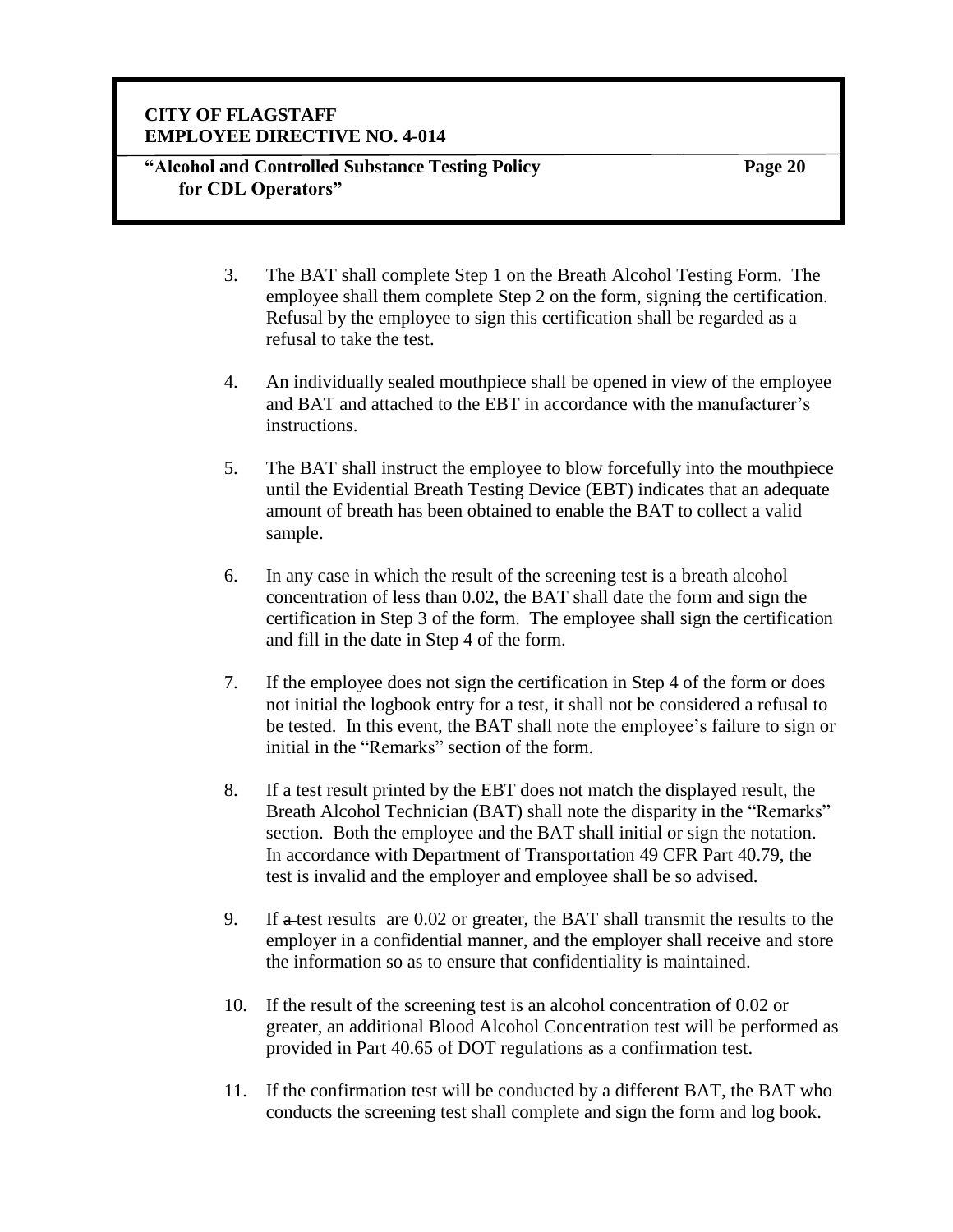**"Alcohol and Controlled Substance Testing Policy for CDL Operators"**

- 12. All Breath Alcohol Testing shall be conducted in a location which affords visual and audible privacy to the individual being tested sufficient to prevent unauthorized persons from seeing or hearing the results.
- 13. Unauthorized persons shall be permitted access to the testing location when the EBT remains unsecured or, in order to prevent such persons from seeing or hearing a testing result, at any time when testing is being conducted.
- 14. In unusual circumstances (e.g., when it is essential to conduct a test outdoors at the scene of an accident), a test may be conducted at a location that does not fully meet the requirements of paragraph (a) of this section. In such a case, the employer or BAT shall provide visual and aural privacy to the employee to the greatest extent practicable.
- 15. Under the following circumstances, a blood test for blood alcohol levels may be used: (1) when an evidential breath testing device is not available; or (2) upon the determination of a physician that a medical condition has, or with a high degree of probability could have, precluded the employee from having an adequate amount of breath to provide a testable breath sample. As it relates to this section, the term "medical condition" includes, for instance injuries sustained in an accident. In the event a physician determines blood testing is appropriate, he or she shall provide the City with a written statement of the basis for that condition.
- B. Confirmation Test Procedures
	- a. The BAT shall instruct the employee not to eat, drink, put any object or substance in his/her mouth, and to the extent possible, not belch or vomit during a waiting period before the confirmation test. This time period begins with the completion of the screening test and shall not be less than fifteen (15) minutes. The confirmation test shall be conducted within twenty (20) minutes of the completion of the screening test. The BAT shall explain to the employee the reason for this requirement (i.e., to prevent any accumulation of mouth alcohol from leading to an artificially high reading) and the fact that it is for the employee's benefit. The BAT shall also explain that the test will be conducted at the end of the waiting period, even if the employee has disregarded the instruction. If the BAT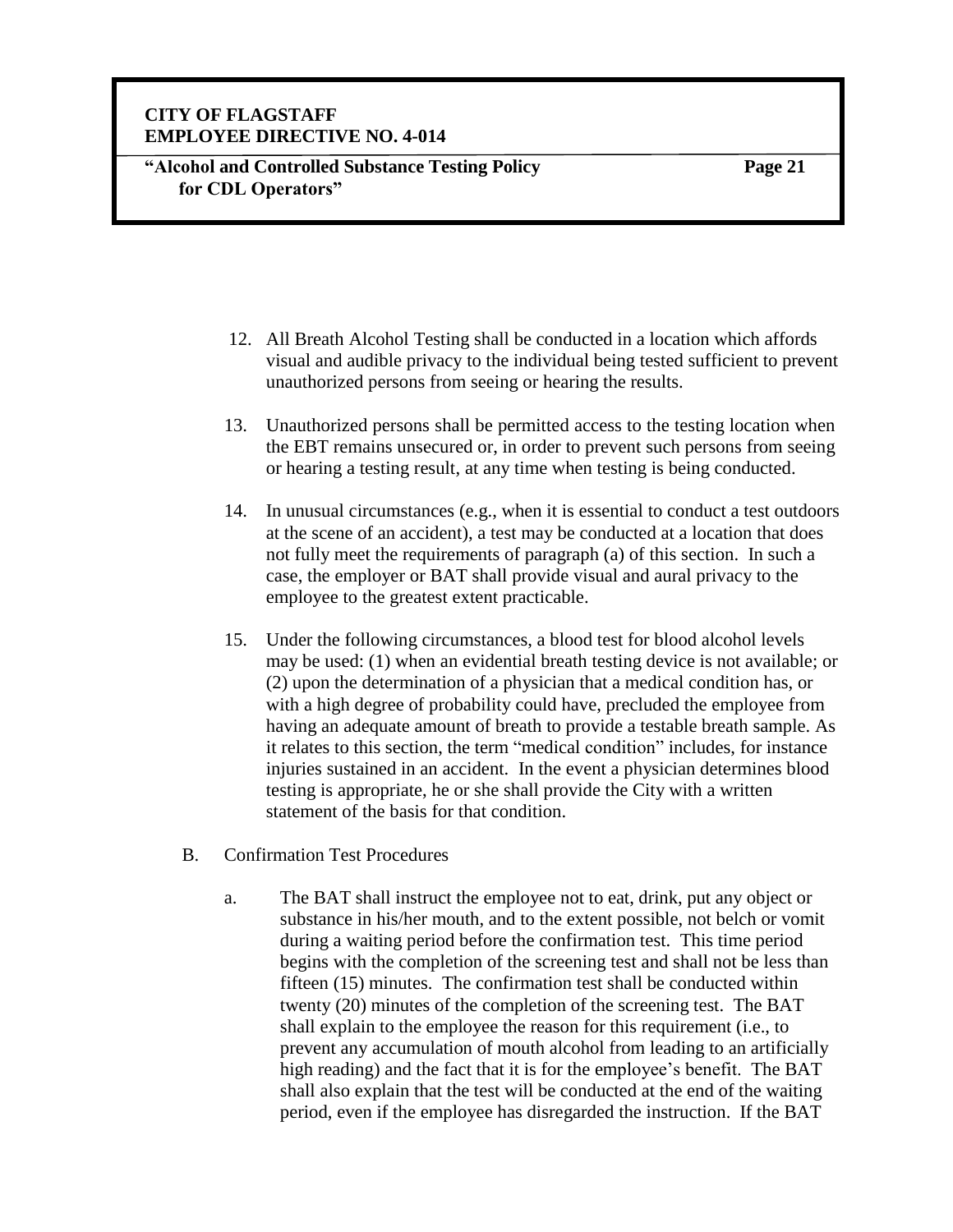#### **"Alcohol and Controlled Substance Testing Policy for CDL Operators"**

**Page 22**

becomes aware that the employee has not complied with the instruction, the BAT shall so note in the "Remarks" section of the form.

- b. Before the confirmation test is administered for each employee, the BAT shall ensure that the EBT registers 0.00 on the air blank.
- c. Testing as outlined under "Procedures for Screening Test," as defined in this Appendix, will be conducted in the event that the screening and confirmation test results are not identical. In the event a confirmation test is required, the result of that test is deemed to be the final result upon which any action under operating administration rules shall be based.
- d. Following the completion of the test, the BAT shall date the form and sign the certification in Step 3 of the form. The employee shall sign the certification and fill in the date in Step 4 of the form.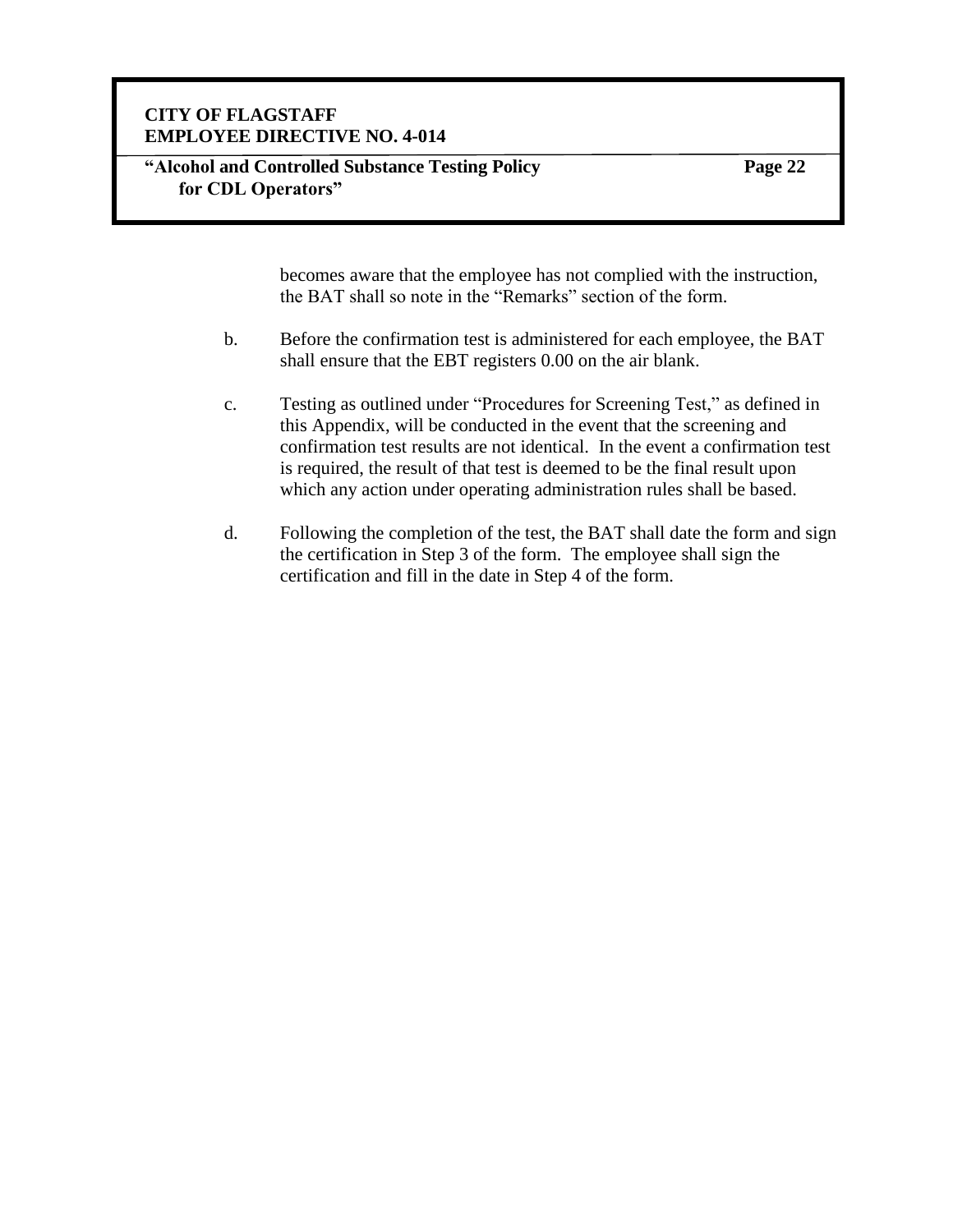**"Alcohol and Controlled Substance Testing Policy for CDL Operators"**

**Page 23**

#### **APPENDIX V**

#### **SUBSTANCE ABUSE PROFESSIONALS**

Substance Abuse Professional means a licensed physician (Medical Doctor or Doctor of Osteopathy), or a licensed or certified psychologist, social worker, employee assistance professional, or addiction counselor (certified by the National Association of Alcoholism and Drub Abuse Counselors Certification Commission) with knowledge of a clinical experience in the diagnosis and treatment of alcohol and controlled substances-related disorders.

Psychology Practitioners 617 N. Humphreys St. Flagstaff, AZ (928) 779-3783

Flagstaff Child & Family Counseling Center 408 N. Kendrick St., Suite #3 Flagstaff, AZ (928) 774-6364

The above is a referral list of local substance abuse professionals. The list is not exhaustive of all current or future local professionals. Payment for services of the substance abuse professional is the responsibility of the individual. However, the services may be covered by the City of Flagstaff group health insurance policy. In addition, Psychology Practitioners and Flagstaff & Child Family Counseling Center are the approved counselors under the City of Flagstaff Employee Assistance Program. For more information regarding the Employee Assistance Program or the Group Health Plan, contact the Human Resources Division.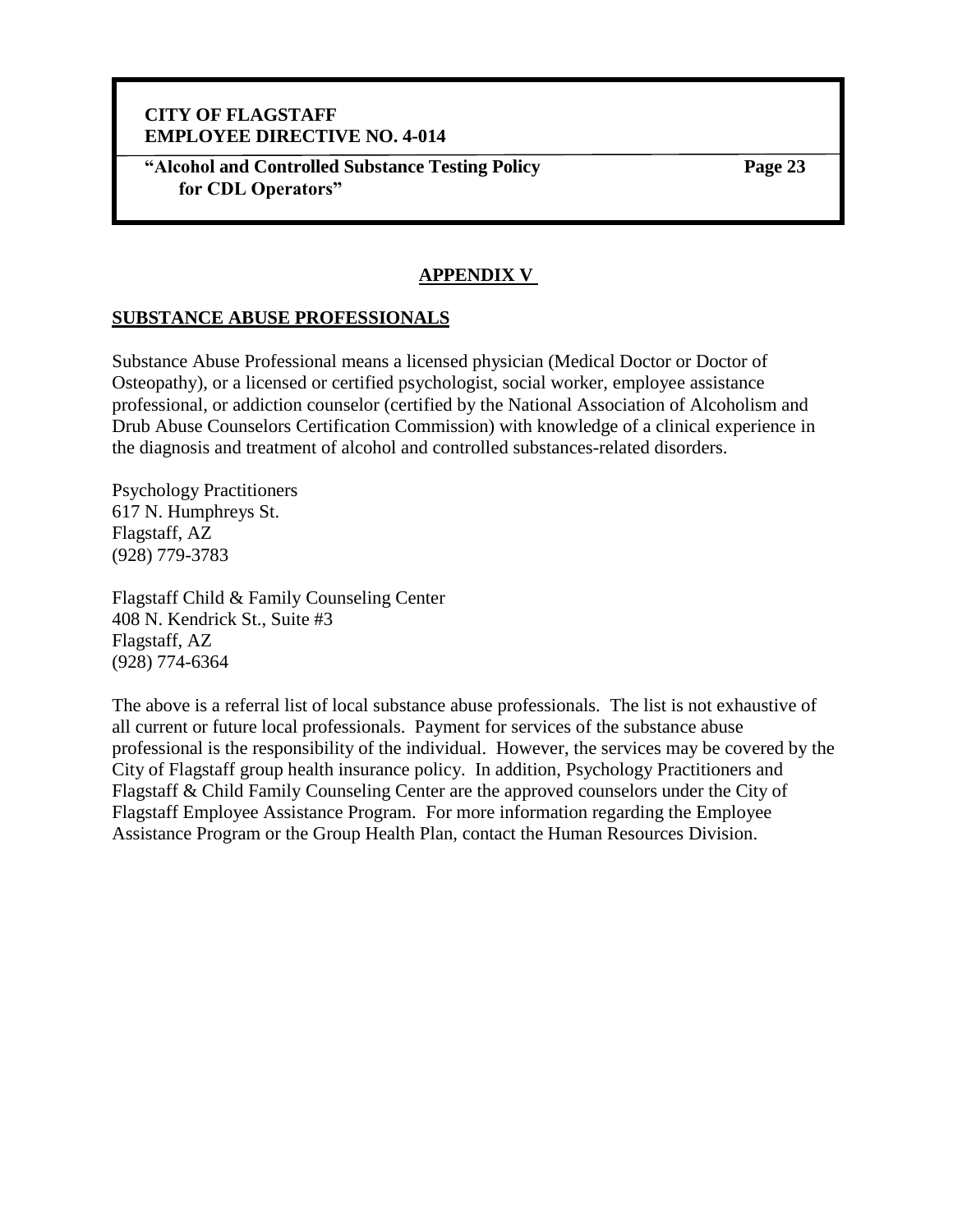**"Alcohol and Controlled Substance Testing Policy for CDL Operators"**

**Page 24**

# **APPENDIX VII**

#### **REASONABLE SUSPICION OBSERVATION FORM (STRICTLY CONFIDENTIAL)**

EMPLOYEE NAME: DATE/TIME OF INCIDENT:

SUPERVISOR #1 NAME: SUPERVISOR #2 NAME:

This checklist is to be completed when an incident has occurred which provides reasonable suspicion that an employee is under the influence of a prohibited drug substance or alcohol. The supervisor(s) note all pertinent behavior and physical signs or symptoms which lead you to reasonably believe that the employee has recently used or is under the influence of a prohibited substance. Mark each applicable item on this form and any additional facts or circumstances which you have noted.

# **A. NATURE OF THE INCIDENT/CAUSE FOR SUSPICION**

- ❑ 1. Observed/reported possession or use of a prohibited substance
- $\Box$  2. Apparent drug or alcohol intoxication
- ❑ 3. Observed abnormal or erratic behavior
- ❑ 4. Arrest or conviction for drug-related offense
- $\Box$  5. Evidence of tampering on a previous drug test
- ❑ 6. Other (e.g., flagrant violation of safety regulations, serious misconduct, fighting or argumentative/abusive language, refusal of supervisor instruction, unauthorized absence on the job) (please specify)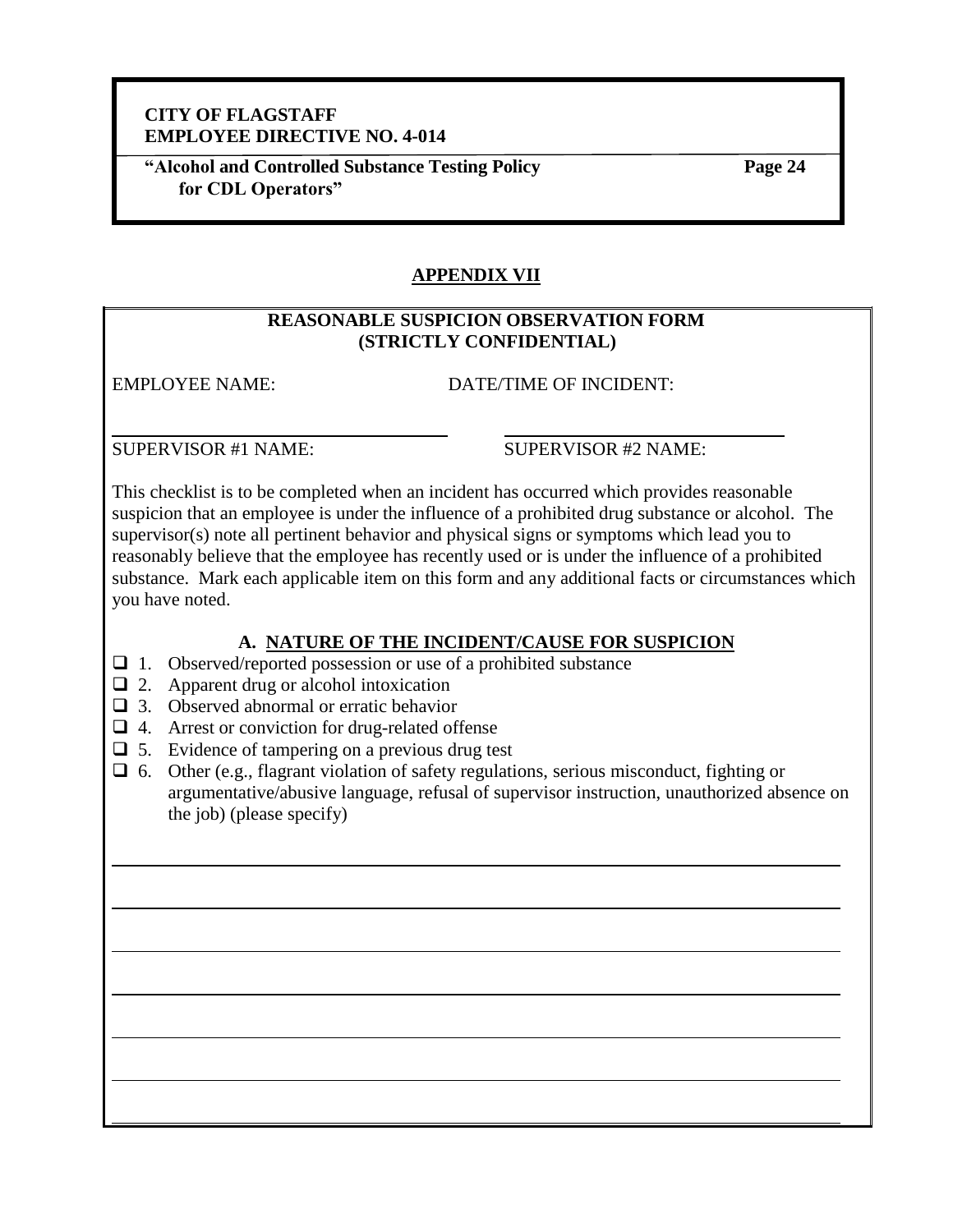**"Alcohol and Controlled Substance Testing Policy for CDL Operators"**

**Page 25**

## **APPENDIX VII (continued)**

#### **B. UNUSUAL BEHAVIOR**

- $\Box$  1. Verbal abusiveness
- $\Box$  2. Physical abusiveness
- ❑ 3. Extreme aggressiveness or agitation
- ❑ 4. Withdrawal, depression, mood changes, or unresponsiveness
- $\Box$  5. Inappropriate verbal response to questioning or instructions
- $\Box$  6. Other erratic or inappropriate behavior (e.g., hallucinations, disorientation, excessive euphoria, confusion) (please specify)

#### **REASONABLE SUSPICION OBSERVATION FORM (STRICTLY CONFIDENTIAL)**

#### **C. PHYSICAL SIGNS OR SYMPTOMS**

- ❑ 1. Possessing, dispensing, or using controlled substances
- ❑ 2. Slurred or incoherent speech
- ❑ 3. Unsteady gait or other loss of physical control; poor coordination
- $\Box$  4. Dilated or constricted pupils or unusual eye movement
- ❑ 5. Bloodshot or water eyes
- ❑ 6. Extreme fatigue or sleeping on the job
- $\Box$  7. Excessive sweating or clamminess to the skin
- ❑ 8. Flushed or very pale face
- $\Box$  9. Highly excited or nervous
- □ 10. Nausea or vomiting
- □ 11. Odor of alcohol
- □ 12. Odor or marijuana
- $\square$  13. Dry mouth (frequent swallowing/lip wetting)
- $\Box$  14. Dizziness or fainting
- $\square$  15. Shaking hands or body tremors/twitching
- $\Box$  16 Irregular or difficult breathing
- ❑ 17. Runny sores or sores around nostrils